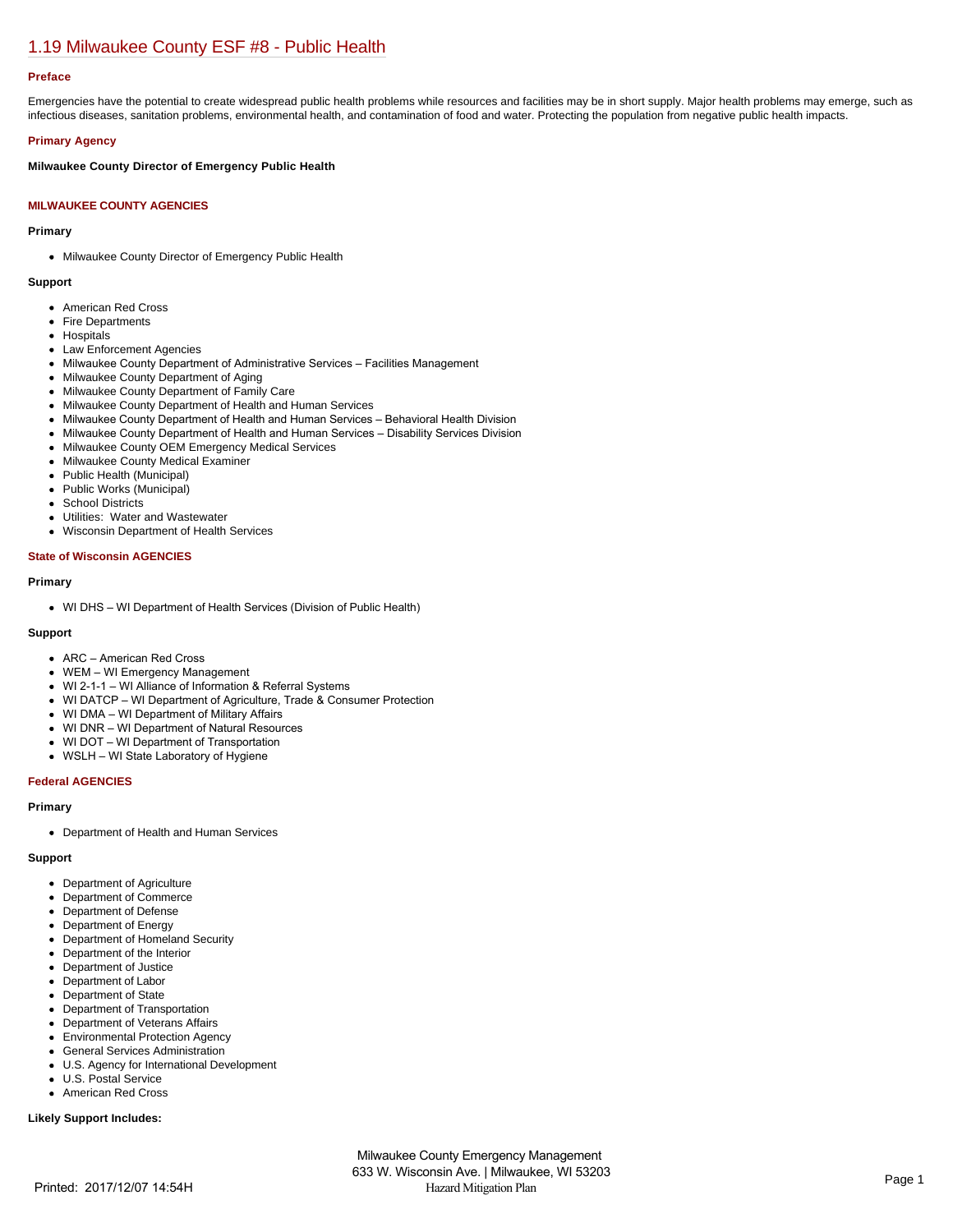- Provide supplemental assistance to state, tribal, and local governments in the following core functional areas:
	- Assessment of public health/medical needs
	- Health surveillance
	- Medical care personnel
	- Health/medical/veterinary equipment and supplies
	- Patient evacuation
	- Patient care
	- Safety and security of drugs, biological, and medical devices
	- Blood and blood products
	- Food safety and security
	- Agriculture safety and security
	- All-hazard public health and medical consultation, technical assistance, and support
	- Behavioral health care
	- Public health and medical information
	- Vector control
	- Potable water/wastewater and solid waste disposal
	- Mass fatality management, victim identification, and decontaminating remains
	- Veterinary medical support

#### **A. PURPOSE**

1. Coordinate comprehensive public health services during an emergency, excluding mental health services (ESF 6), hospital and medical services (ESF 8B) and fatality management (ESF 8D).

2. Provide measures and resources for communicable disease prevention and control (disease surveillance, investigation, containment and communication), including environmental health to first responders and the impacted community.

## **B. POLICIES**

1. The designated county public health agency is responsible for coordinating the response to a public health emergency with local and state-level partners. Emergency public health services are the responsibility of local public health agencies and this ESF does not supplant the local public health system operations.

2. The City of Milwaukee Public Health Commissioner is to serve as the Director of Emergency Public Health during any emergency situation as defined and directed under the Office of the County Executive, Milwaukee County, Executive Order #09-2, dated 6 October, 2009.

3. Continuation of public health functions and control of environmental factors related to public health is essential following an emergency to prevent the outbreak of disease and to monitor the spread of vectors associated with the emergency and its aftermath.

4. Expedient health services are coordinated by public health and provided by private health care facilities and EMS.

5. It is desired to provide the highest quality of care possible. In all likelihood, emergency measures to protect life and health during emergencies will be exclusively dependent upon those resources available at the local level during the first critical hours post event. Austere conditions may limit the amount and quality of care it is possible to deliver.

6. During a state of emergency the designated county public health agency may use the State of Wisconsin Department of Health Services (DHS) as a resource and/or may give over public health authority to the DHS.

7. If the Governor declares a state of emergency related to public health and designates DHS as the lead state agency, the designated county public health agency may give over the public health authority to DHS.

## **PRIMARY DEPARTMENT RESPONSIBILITIES/TASKS BY PHASE**

#### **MILWAUKEE COUNTY DIRECTOR OF EMERGENCY PUBLIC HEALTH**

|                      | Work with the Office of Emergency Management to:                                                                                                                                                                                                                                                                                                                                                                                                                                                                                                                                                                                                                                                                                                                                                  |
|----------------------|---------------------------------------------------------------------------------------------------------------------------------------------------------------------------------------------------------------------------------------------------------------------------------------------------------------------------------------------------------------------------------------------------------------------------------------------------------------------------------------------------------------------------------------------------------------------------------------------------------------------------------------------------------------------------------------------------------------------------------------------------------------------------------------------------|
| <b>Pre-Emergency</b> | 1. Maintain this Emergency Support Function (ESF).<br>2. Maintain inventories of resources and equipment.<br>3. Provide evidenced based public education information concerning the use of untreated water, contaminated food, and other unsanitary<br>practices following emergencies.<br>4. Develop format for preparing health–related public information for distribution to the EOC PIO for release to the general public.<br>5. Develop procedures for deploying personnel into affected areas to provide surveillance and monitoring of public health following major<br>emergencies.<br>6. Participate in trainings and exercises.<br>7. Develop emergency action checklists.<br>8. Maintain mutual aid agreements.<br>9. Develop and test methods for providing large scale prophylaxis. |

| <i>e</i> meraency | EOC<br>.<br>$\sim$ $\sim$<br>. report to the Milwaukee.<br>County E<br>When notified. |
|-------------------|---------------------------------------------------------------------------------------|
|                   | c health surveillance and monitor as needed.<br>Ascertai<br>I for public<br>າ need    |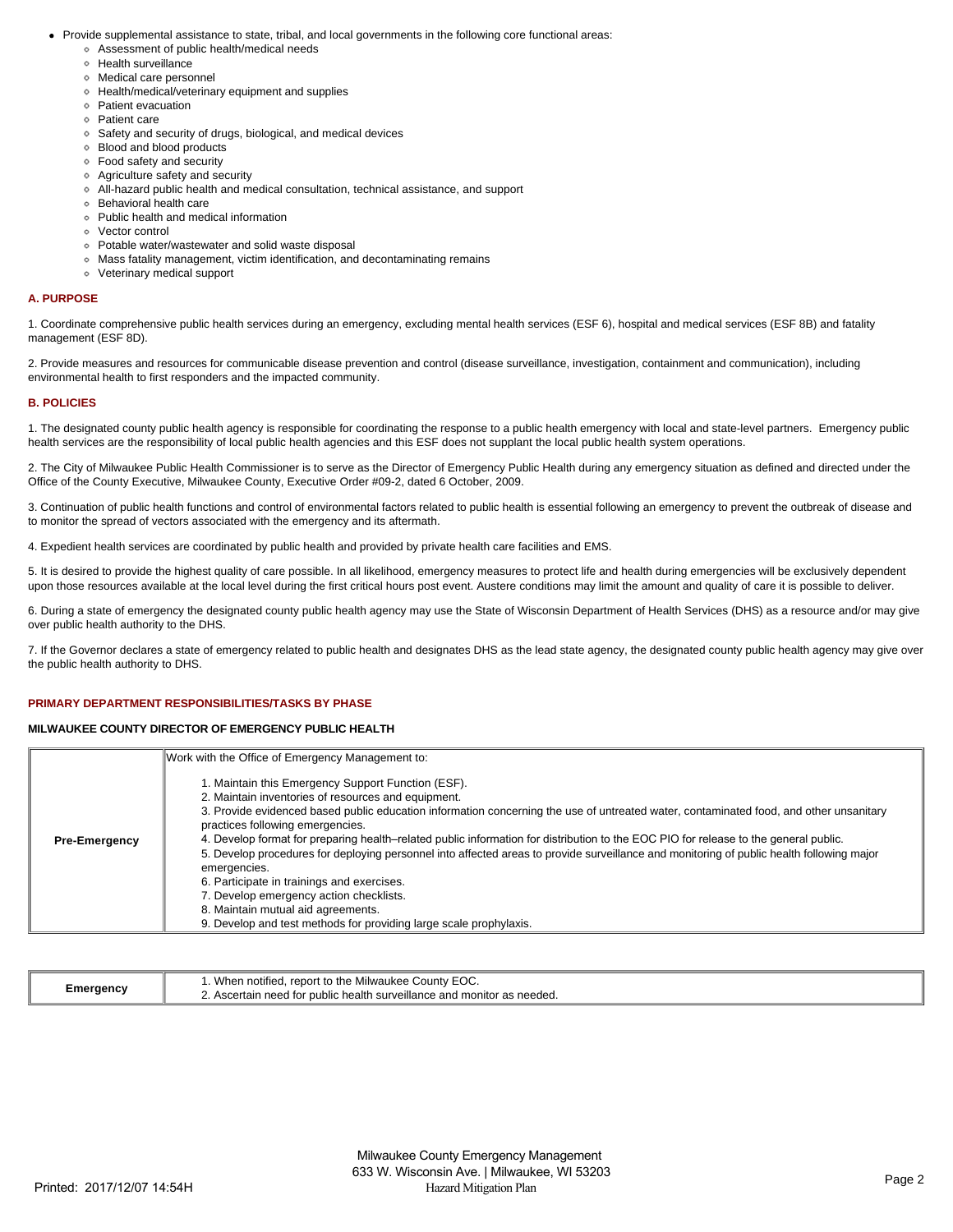|                         | 1. Continue to monitor the public and environment for short and long term adverse public health impacts.<br>2. Identify and implement appropriate protective actions to adverse public health impacts.<br>3. Coordinate with and assist local, state and federal public health agencies as needed. |
|-------------------------|----------------------------------------------------------------------------------------------------------------------------------------------------------------------------------------------------------------------------------------------------------------------------------------------------|
|                         | 4. Participate in re-entry planning for evacuees as it relates to public health impacts.                                                                                                                                                                                                           |
| <b>Recovery Actions</b> | 5. Make public health recommendations for the disposal of dead animals and contaminated food items.                                                                                                                                                                                                |
|                         | 6. Assure quality and safety of septic systems and well water. (Note: This will not apply to all counties)                                                                                                                                                                                         |
|                         | 7. Assure follow-up on health status and release of isolated or quarantined individuals.                                                                                                                                                                                                           |
|                         | 8. Communication of lab results.                                                                                                                                                                                                                                                                   |
|                         | 9. Provide follow-up emergency information on health issues to affected individuals.                                                                                                                                                                                                               |

| <b>SUPPORT DEPARTMENTS RESPONSIBILITIES/TASKS</b>                      |                                                                                                                                                                                                                                                                                                                                     |  |
|------------------------------------------------------------------------|-------------------------------------------------------------------------------------------------------------------------------------------------------------------------------------------------------------------------------------------------------------------------------------------------------------------------------------|--|
| <b>American Red Cross</b>                                              | 1. Provide State licensed medical and mental health support personnel as requested.<br>2. Provide shelter and feeding as needed.<br>3. Provide a 24-hour telephone number for emergency contacts and disaster welfare inquiries.<br>4. Assist in the reunification of victims and families.<br>*Note: Individual County Discretion. |  |
| <b>Fire Departments</b>                                                | . Assist with immunizations and medicine distribution.<br>2. Provide assistance with public health related assessments.<br>3. Participate in re-entry planning.                                                                                                                                                                     |  |
| <b>Hospitals</b>                                                       | 1. Communicate morbidity and mortality data to the health departments, EOC and Incident Commander.<br>2. Assist public health with community health issues.                                                                                                                                                                         |  |
| <b>Law Enforcement</b><br>Agencies                                     | Provide security at vulnerable sites and help to maintain order at distribution sites.<br>2. Work with the health departments regarding isolation and quarantines.<br>3. Participate in re-entry planning.                                                                                                                          |  |
| <b>Milwaukee County</b><br>Department of<br>- Facilities<br>Management | 1. Assist with water quality control.<br>Administrative Services 2. Monitor sewerage treatment capabilities.<br>3. Provide perimeter security resources, i.e.; barricades, fencing, etc.                                                                                                                                            |  |
| <b>Milwaukee County</b><br><b>Department of Aging</b>                  | Provide for emergency and crisis counseling on a 24-hour outreach basis to those individuals impacted by the disaster.<br>2. Assist with shelter operations by providing caregivers and case managers.<br>3. Assist with coordination of long-term housing.                                                                         |  |
| <b>Milwaukee County</b><br>Care                                        | Provide for emergency and crisis counseling on a 24-hour outreach basis to those individuals impacted by the disaster.<br><b>Department of Family</b> 2. Assist with shelter operations by providing caregivers and case managers.<br>3. Assist with coordination of long-term housing.                                             |  |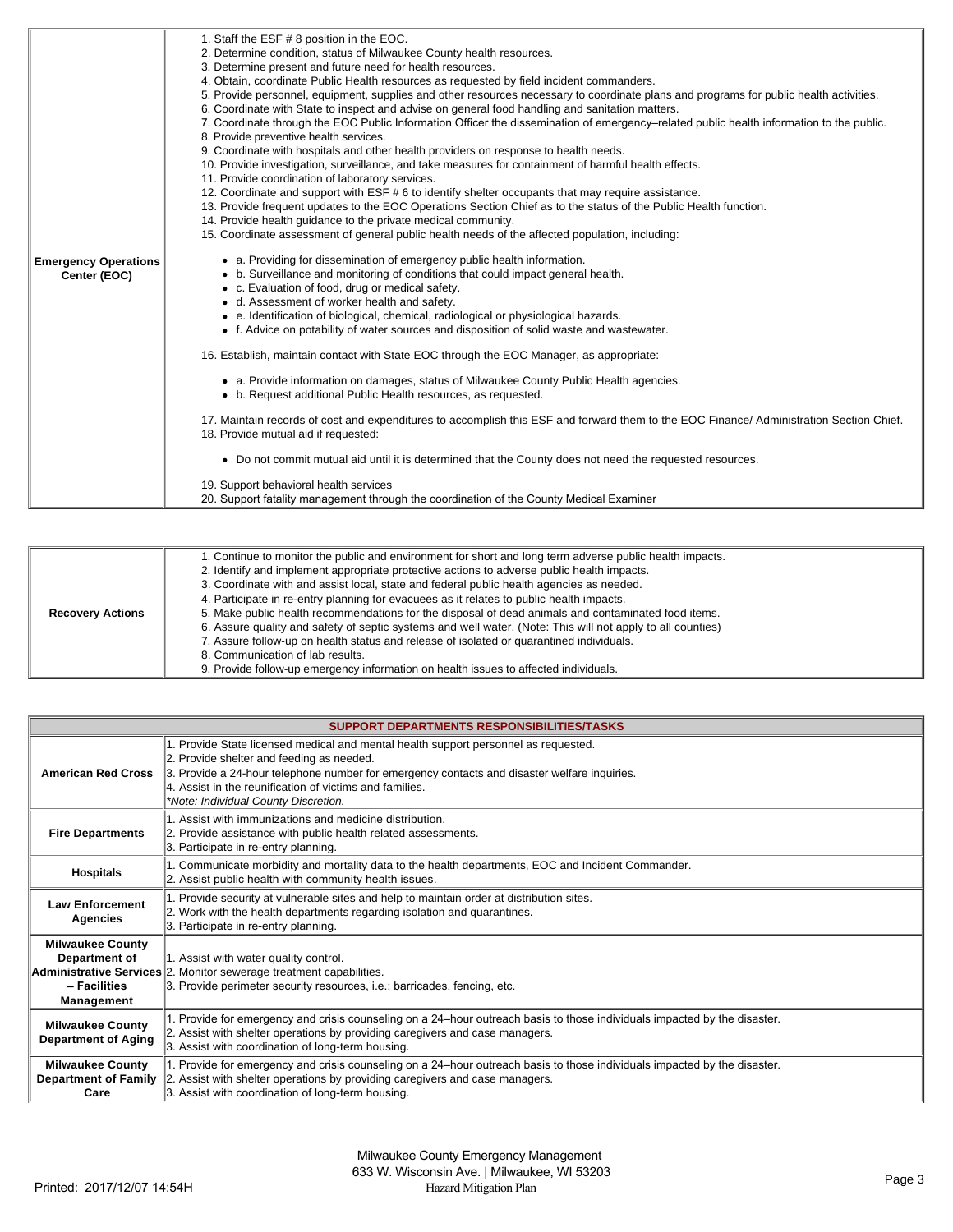| <b>Milwaukee County</b><br><b>Department of Health</b>                                                                        | 1. Provide for emergency and crisis counseling on a 24-hour outreach basis to those individuals impacted by the disaster.<br>2. Assist with shelter operations by providing caregivers and case managers.                                                                                                                                                                                                                                                                                                                                                                                                                                                                                                                                                                                                                                                                        |
|-------------------------------------------------------------------------------------------------------------------------------|----------------------------------------------------------------------------------------------------------------------------------------------------------------------------------------------------------------------------------------------------------------------------------------------------------------------------------------------------------------------------------------------------------------------------------------------------------------------------------------------------------------------------------------------------------------------------------------------------------------------------------------------------------------------------------------------------------------------------------------------------------------------------------------------------------------------------------------------------------------------------------|
| and Human Services                                                                                                            | 3. Assist with coordination of long-term housing.                                                                                                                                                                                                                                                                                                                                                                                                                                                                                                                                                                                                                                                                                                                                                                                                                                |
| <b>Milwaukee County</b><br><b>Human Services -</b><br><b>Behavioral Health</b><br><b>Division</b>                             | 1. Provide behavioral health services.<br>2. Assess behavioral health needs following an emergency considering both the immediate and cumulative stress resulting from the emergency.<br><b>Department of Health &amp; 3.</b> Provide State licensed medical and mental health support personnel as requested.<br>4. Coordinate through the EOC Public Information Officer the dissemination of public education on critical incident stress and stress management<br>techniques.<br>5. Provide outreach to serve identified behavioral health needs.<br>6. Assist with Mass Immunization Point of Dispensing.                                                                                                                                                                                                                                                                   |
| <b>Milwaukee County</b><br>Department of Health &<br><b>Human Services -</b><br><b>Disability Services</b><br><b>Division</b> | 1. Assist with shelter operations by providing caregivers and case managers.<br>2. Assist with coordination of long-term housing.                                                                                                                                                                                                                                                                                                                                                                                                                                                                                                                                                                                                                                                                                                                                                |
| <b>Milwaukee County</b><br><b>OEM-Emergency</b><br><b>Management Division</b>                                                 | 1. Activate internal notification protocol.<br>2. Contact the County Director of Emergency Public Health for briefings and directives.<br>3. Brief their local or mutual assistance public health staff.<br>4. Coordinate services within their jurisdiction including the monitoring of shelter sites, food-servicing locations, educational programs, and meeting<br>other needs of disaster victims within the area.<br>5. Assess changing emergency situations to determine needs.<br>6. Apprise local officials within the area of Public Health services including other agency service locations and service providers.<br>7. Give a daily status report and updated assessment of needs and services to Emergency Management Division or as directed by the County<br>Director of Emergency Public Health.<br>8. Maintain a log of actions, personnel, and expenditures. |
| <b>Milwaukee County</b><br><b>OEM-Emergency</b><br><b>Medical Services</b>                                                    | 1. Provide transportation to designated medical facilities.<br>2. Maintain a patient casualty tracking system.<br>3. Perform triage and appropriate on-scene medical care to victims and responding personnel.<br>4. Coordinate the location, procurement, screening and allocation of health and medical supplies and resources.<br>5. Assist with evacuation efforts.<br>6. Assist hospitals with transfer of patients under the Region 7 Plan<br>7. Maintain communications with the ICS, EOC, hospitals and other health care facilities to provide for and/or seek support and assistance.                                                                                                                                                                                                                                                                                  |
| <b>Milwaukee County</b><br><b>Medical Examiner</b>                                                                            | 1. Determine if there have been fatalities and the numbers involved.<br>2. Coordinate activities with agencies performing decontamination of potentially contaminated (HAZMAT, Chemical, Biological, or Radiologic) remains<br>at the incident scene prior to transportation.<br>3. Identify potential sites and/or storage facilities for the dead, (i.e., refrigeration units, trucks, trailers, etc.) as well as processing sites.<br>4. Coordinate mortuary services.<br>5. Assist with next of kin notifications.                                                                                                                                                                                                                                                                                                                                                           |
| <b>Public Works</b><br>(Municipal)                                                                                            | 1. Assist with water quality control.<br>2. Monitor sewerage treatment capabilities.<br>3. Provide perimeter security resources, i.e.; barricades, fencing, etc.                                                                                                                                                                                                                                                                                                                                                                                                                                                                                                                                                                                                                                                                                                                 |
| <b>School Districts</b>                                                                                                       | 1. Provide nursing personnel, equipment, supplies and other resources needed to assist in health care for victims of the effected emergency area.                                                                                                                                                                                                                                                                                                                                                                                                                                                                                                                                                                                                                                                                                                                                |
| Utilities: Water and<br>Wastewater                                                                                            | 1. Assist with water quality control.<br>2. Monitor sewerage treatment capabilities.<br>3. Provide perimeter security resources, i.e.; barricades, fencing, etc.                                                                                                                                                                                                                                                                                                                                                                                                                                                                                                                                                                                                                                                                                                                 |
| of Health Services                                                                                                            | 1. DHS will manage a general infectious/communicable disease surveillance system<br>2. DHS will initiate medical orders to provide large amounts of vaccinations and supplies to mass clinics.<br>Wisconsin Department 3. DHS will act as liaison between State EOC and other state and federal agencies, as well as provide technical assistance to local public health<br>departments (LPHDs).<br>4. Redistribute federal assets of the SNS to LPHDs in response to bioterrorism or other public health emergencies.<br>5. DHS will provide public Information staff to provide information regarding mass clinics and health and safety issues to the public.                                                                                                                                                                                                                 |
| <b>ATTACHMENTS</b>                                                                                                            | 1. Local Public Health Departments–Milwaukee County.<br>2. Radiological (Non-Ingestion)-Milwaukee County.                                                                                                                                                                                                                                                                                                                                                                                                                                                                                                                                                                                                                                                                                                                                                                        |
| <b>REFERENCES</b>                                                                                                             | 1. Public Health Department Emergency Operations Plan.<br>2. Public Health Emergency Response Plan.<br>3. Executive Order #09-2, Office of the County Executive, Milwaukee County, dated 6 October, 2009.                                                                                                                                                                                                                                                                                                                                                                                                                                                                                                                                                                                                                                                                        |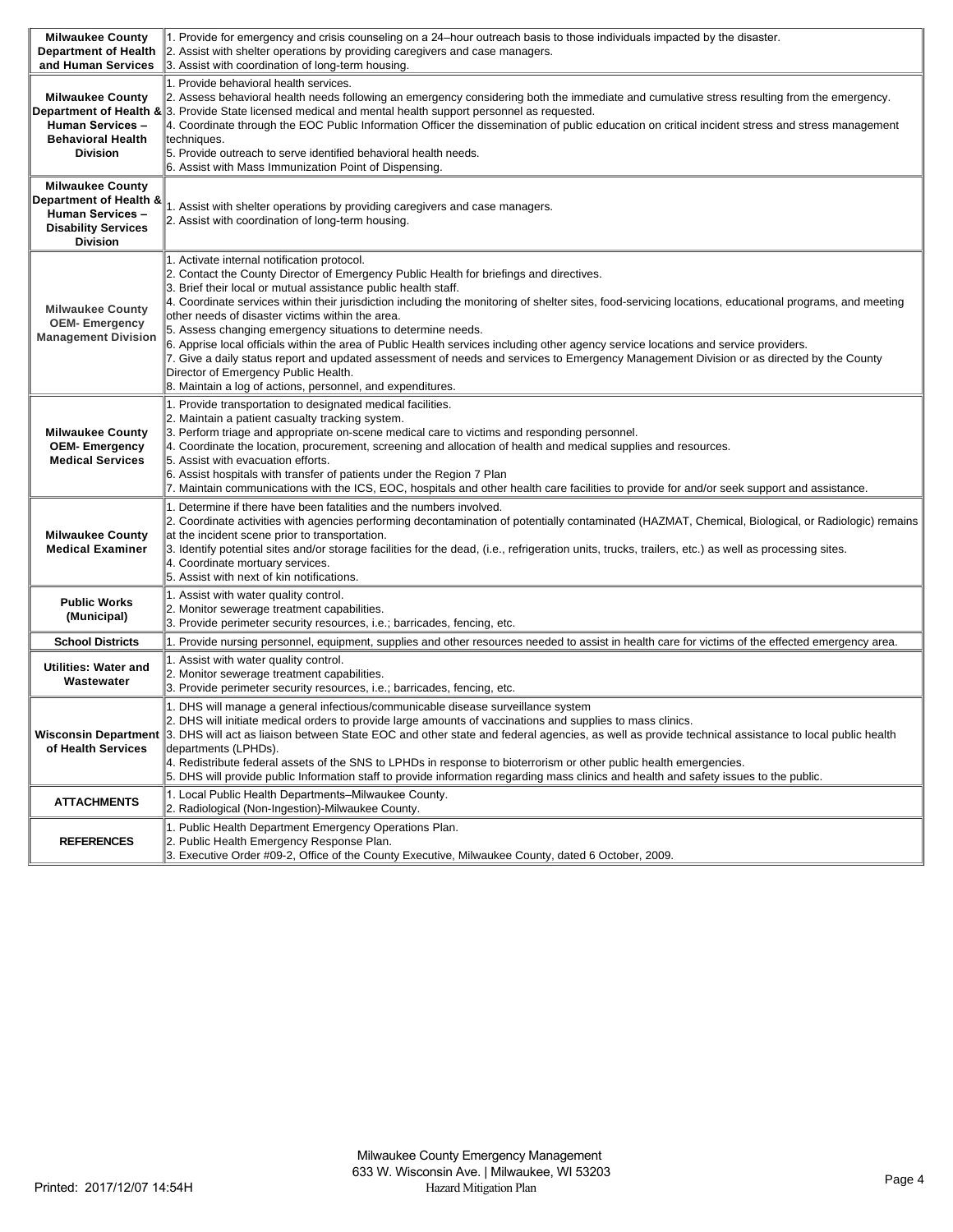## **Attachment 1: LOCAL PUBLIC HEALTH DEPARTMENTS – MILWAUKEE COUNTY**

| <b>Cudahy Health Dept.</b><br>Katie Lapel, PH Officer<br>5050 South Lake Dr.<br>Cudahy, WI 53110-6106<br>414.769.2239<br>latieL@ci.cudahy.wi.us | North Shore Health Dept.<br>Ann Christiansen, Health Officer<br>4800 W. Green Brook Dr.<br>Brown Deer, WI 53223<br>414.371-2980<br>achristi@villageofshorewood.org<br>achristi@browndeerwi.org | <b>West Allis Health Dept.</b><br>Sally Nusslock, Health Officer<br>7120 W. National Ave.<br>West Allis WI 53214<br>414-302-8600<br>snusslock@westalliswi.gov |
|-------------------------------------------------------------------------------------------------------------------------------------------------|------------------------------------------------------------------------------------------------------------------------------------------------------------------------------------------------|---------------------------------------------------------------------------------------------------------------------------------------------------------------|
| <b>Franklin Health Dept.</b>                                                                                                                    | Oak Creek Health Dept.                                                                                                                                                                         | Wauwatosa Health Dept.                                                                                                                                        |
| Bill Wucherer, Health Officer                                                                                                                   | Judi Price, Health Officer                                                                                                                                                                     | Nancy Kreuser, Health Officer                                                                                                                                 |
| 9229 West Loomis Rd. (Hwy. 36)                                                                                                                  | 8640 South Howell Av.                                                                                                                                                                          | 7725 West North Av.                                                                                                                                           |
| Franklin, WI 53132                                                                                                                              | Oak Creek, WI 53154-2948                                                                                                                                                                       | Wauwatosa, WI 53213-0068                                                                                                                                      |
| 414.425.9101                                                                                                                                    | 414.768.6520                                                                                                                                                                                   | 414.479.8936                                                                                                                                                  |
| bwucherer@franklinwi.gov                                                                                                                        | jprice@oakcreekwi.org                                                                                                                                                                          | nkreuser@wauwatosa.net                                                                                                                                        |
| <b>Greendale Health Dept.</b>                                                                                                                   | <b>St. Francis Health Dept.</b>                                                                                                                                                                | <b>City of Milwaukee Health Dept.</b>                                                                                                                         |
| Sue Shepeard, Health Officer                                                                                                                    | Kathy Scott, Health Officer                                                                                                                                                                    | Bevan Baker, Health Commissioner                                                                                                                              |
| 5650 Parking Street                                                                                                                             | 4235 South Nicholson Av.                                                                                                                                                                       | 841 N. Broadway (Rm 315)                                                                                                                                      |
| Greendale, WI 53129                                                                                                                             | St. Francis, WI 53235                                                                                                                                                                          | Milwaukee, WI 53202                                                                                                                                           |
| 414.423.2110                                                                                                                                    | 414.481.2300                                                                                                                                                                                   | 414.286.3521                                                                                                                                                  |
| sshepeard@greendale.org                                                                                                                         | sfhd@stfranwi.org                                                                                                                                                                              | bkbaker@milwaukee.gov                                                                                                                                         |
| <b>Greenfield Health Dept.</b>                                                                                                                  | So. Milwaukee Health Dept.                                                                                                                                                                     | <b>Hales Corners Health Dept.</b>                                                                                                                             |
| Darren Rausch, Health Officer                                                                                                                   | Jacqueline Ove, Health Officer                                                                                                                                                                 | Kathy Radloff, Health Officer                                                                                                                                 |
| 7325 West Forest Home Av.                                                                                                                       | 2424 15th Av                                                                                                                                                                                   | 5885 S. 116th St. (lower level)                                                                                                                               |
| Greenfield, WI 53220                                                                                                                            | So. Milwaukee, WI 53172                                                                                                                                                                        | Hales Corners, WI 53130                                                                                                                                       |
| 414.329.5275                                                                                                                                    | 414.768.8057                                                                                                                                                                                   | 414.529.6155                                                                                                                                                  |
| darrenr@greenfieldwi.us                                                                                                                         | ove@smwi.org                                                                                                                                                                                   | kradloff@halescornerswi.org                                                                                                                                   |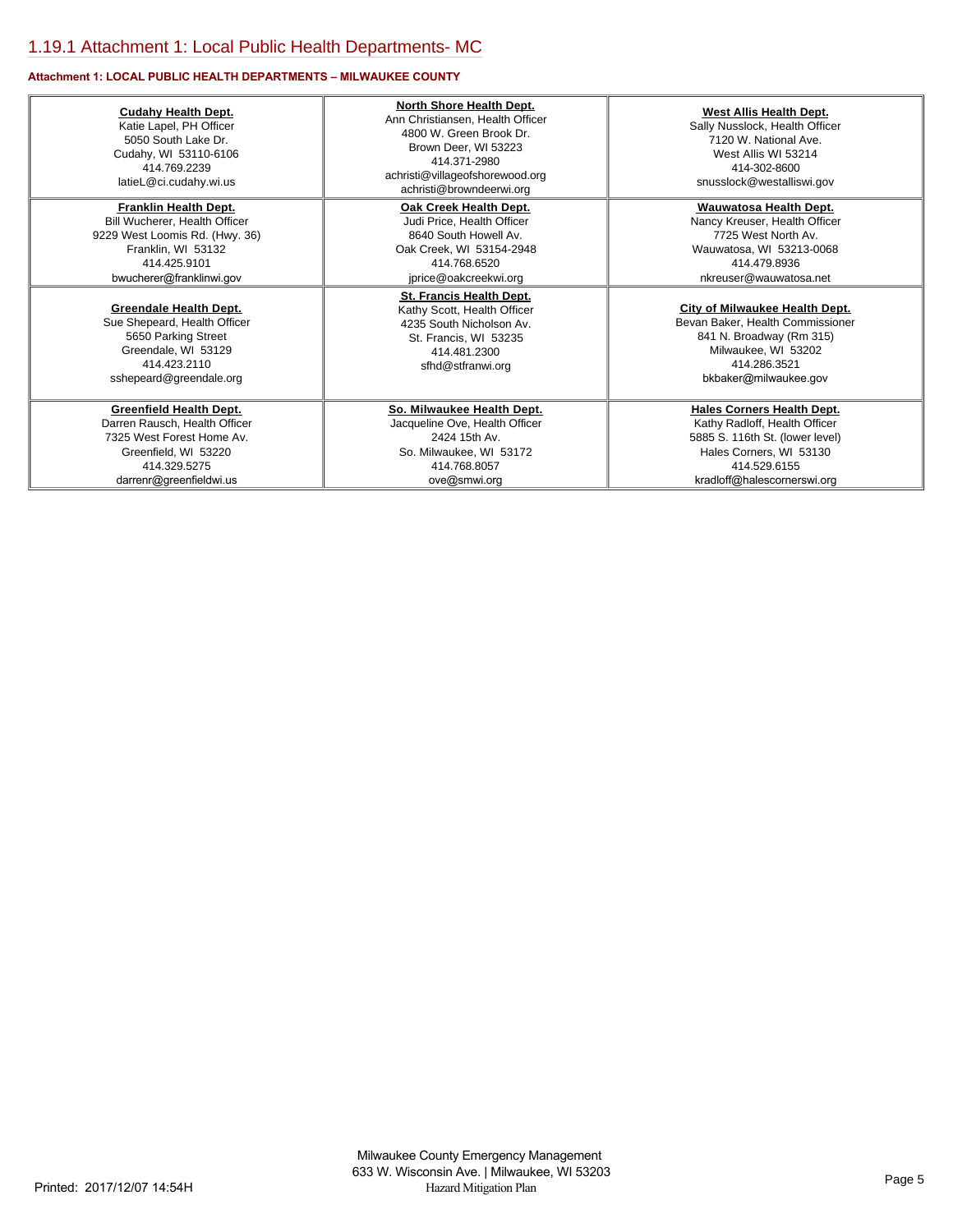## [1.20 Milwaukee County ESF #8A - Radiological \(Non-Ingestion\)](https://milwaukeecounty.isc-cemp.com/Cemp/Details?id=5805898)

#### **Preface**

Radioactive hazardous materials are commonly used in medical facilities, building infrastructure, and nuclear power plants, to name a few. Radiological weapons of mass destruction have been suggested as a possible weapon of terrorism used to create panic and casualties in densely populated areas. A radioactive spill or act of terrorism could also render a great deal of property useless for an extended period, requiring costly remediation.

## **Primary Agency**

Milwaukee County Office of Emergency Management

## **I. PURPOSE**

This annex identifies resources and responsibilities for agencies that will respond to accidents involving radioactive materials.

## **II. CONCEPT OF OPERATIONS**

Radioactive hazardous materials are commonly used in a variety of settings (e.g., medical facilities, building and infrastructure construction and inspection, nuclear power plants.) The materials needed for these applications are transported via special and common carrier on the road, air, rail and water. If released into the environment, these materials require special consideration regarding their safe handling and disposal.

The on-scene Incident Commander has responsibility for this operation. The Office of Emergency Management Director will act as the liaison between the on-scene responders and additional resources.

**Statutory authority for oversight regarding the remediation of radiological materials incidents rests with the State of Wisconsin. Recommend protective actions as necessary (ss. 213.095).**

## **III. RESPONSIBILITIES AND TASKS**

## **A. General**

*Response*

1. Use the Incident or Unified Command System to organize the response and to request and manage additional resources as necessary.

2. Notify the Wisconsin Emergency Management (WEM) on-call Duty Officer (DO) and the Department of Health Services - Radiation Protection Section (DHFS-RPS).

- 3. Set up a perimeter around the facility or spill and enact an access control system.
- 4. Document all personnel who might have been exposed to radiation or radioactive contamination.
- 5. Provide for staff to address media inquiries and public information regarding the event.
- 6. Ensure staff and equipment are not returned to service until qualified personnel have monitored both for radioactive contamination.

7. No eating, drinking or smoking in controlled areas.

#### *Recovery*

1. Support continuing operations as needed.

## **B. Office of Emergency Management Director**

#### *Response*

1. Coordinate with the WEM Duty Officer to have other appropriate state and federal response agencies work with the first responders. These agencies may include:

- Wisconsin Department of Natural Resources (DNR)
- Level A Hazardous Materials Team
- U.S. Department of Energy Radiological Assistance Program (DOE-RAP) Team
- 2. Activate the County Emergency Operations Center, as necessary.

3. Refer to the Basic Plan and Direction and Control of the EOP.

## **C. Fire Service**

## *Response*

- 1. Notify the Emergency Management Administrator of the radiological release.
- 2. Restrict access to area. Keep all non-emergency personnel & vehicles at least 500 feet from scene.

3. Approach scene that may involve radioactive materials with meters on and with personnel dosimetry in place. Do not enter area > 100 mR/hr unless it is necessary to treat injured personnel or prevent the spread of radioactive contamination.

4. Measure exposure levels at scene if possible and minimize personnel exposure by using appropriate time, distance, and shielding methods.

5. Setup controlled area for emergency personnel at least 100 feet from the scene. Remain upwind if possible. Exposure levels in uncontrolled areas must be less than 2 mR/hr.

- 6. Contact the shipper or facility representative for more information regarding the hazardous material and to notify them of the incident.
- 7. Use appropriate guidance {e.g., US DOT Hazardous Materials Guidebook, shipping papers, Materials Safety Data Sheet (MSDS)} for recommendations regarding: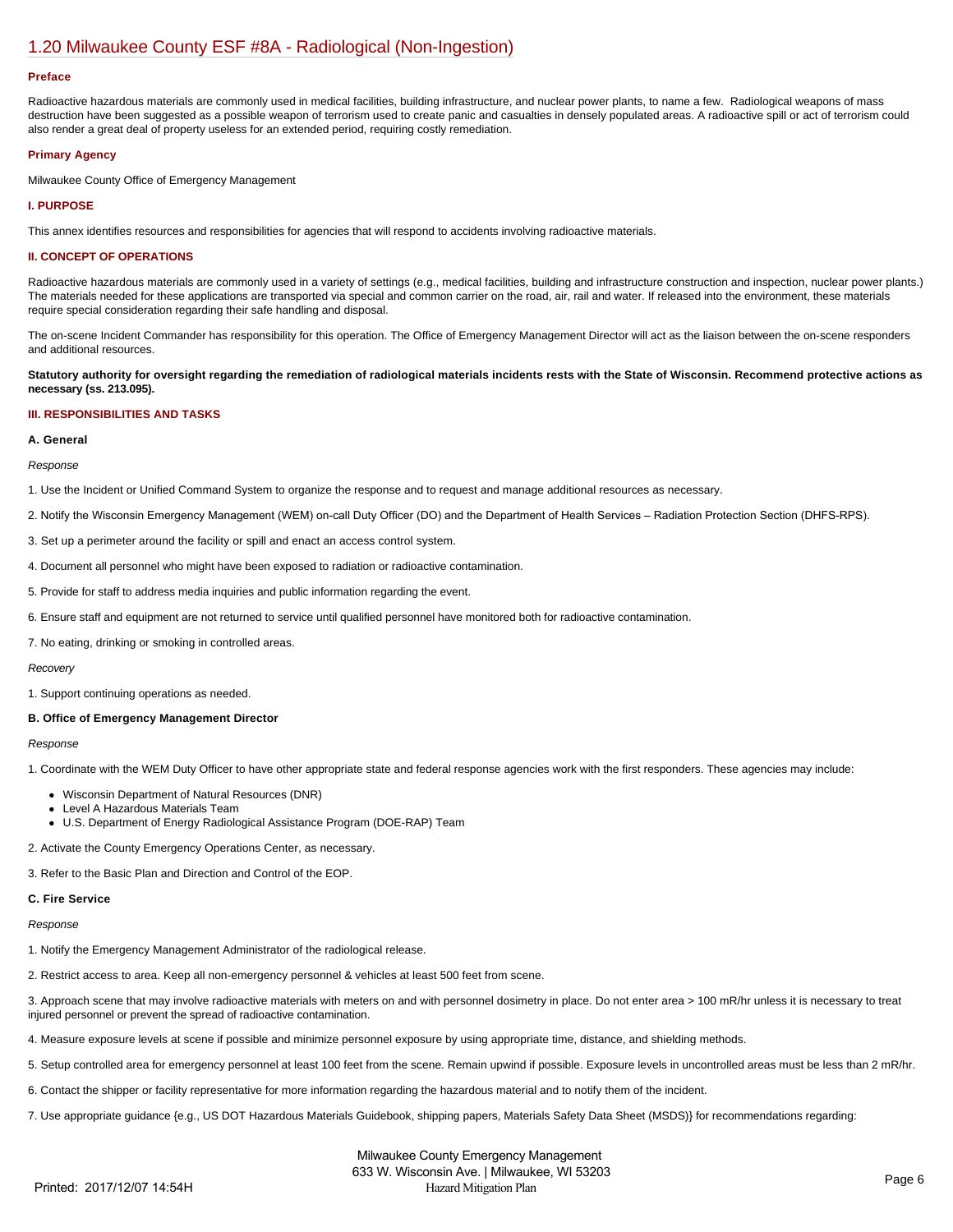- Extinguishing or controlling fires
- Appropriate personal protective equipment (PPE) for responders
- First aid recommendations for those exposed to the substance.

8. Do not handle or move radioactive materials. Cover or contain materials to prevent contamination from spreading. Do not decontaminate anything at the scene unless directed by personnel from the Radiation Protection Section.

9. Control access to and from controlled area if the possibility of radioactive contamination exists at the scene. No unnecessary personnel or equipment shall enter the controlled area.

- a. A control point should be established to control access to and exits from the scene. The control point should be manned at all times. All personnel shall enter or leave the scene through the control point.
- b. All material and equipment should remain within the controlled area.
- c. Personnel must be surveyed for radioactive contamination before they leave the controlled area. If survey equipment is not available, and personnel involved must leave the area, they should leave outer clothing and all equipment within the controlled area and change into fresh clothing when they pass through the control point. Personnel not surveyed should make themselves available for a survey as soon as possible. Contamination is considered to be readings of 100cpm> background or greater when measured with a Geiger Mueller type instrument equipped with a "pancake" detector.
- d. The names, SSN's, addresses, and survey results if available should be obtained from all personnel that enter the controlled area.

10. All equipment at scene shall be surveyed by Radiation Protection Section personnel. The Section will arrange for the disposal of radioactive waste and evaluate exposure to all personnel involved with the incident.

#### **D. Emergency Medical Services**

*Response*

- 1. Park upwind and outside controlled area set-up by police or fire dept. personnel. If no controlled area is designated, park at least 100 ft. upwind of accident scene.
- 2. Don protective clothing. Wear gloves, booties, and coveralls.
- 3. Provide emergency life-saving care to victim.
- 4. When medically feasible, remove victim from immediate area of suspected contamination. Remain within the controlled area.

5. Notify the hospital as soon as possible of the victim's potential exposure to radioactive materials so that hospital personnel may prepare the receiving area. Area hospitals under practicing WI TRAC will also be notified by an alert through Emergency Medical Services – Communications (EMS Communications).

6. Remove victim's clothing, if possible, and wrap victim in a clean sheet or similar covering.

- 7. Prior to leaving the scene, remove outer protective clothing and change gloves. Clothing and non-essential equipment should remain within the controlled area.
- 8. Do not decontaminate personnel or equipment unless state health personnel are present.
- 9. Transport victim to hospital. Change gloves after handling victim while en route.

10. Transfer victim to clean hospital gurney. Ambulance personnel, sheets, blankets, and equipment should remain with the ambulance. The equipment and personnel are in a controlled area.

11. Ambulance personnel, equipment, and vehicle should not return to service until checked for radioactive contamination by state health or qualified hospital personnel.

#### **E. Law Enforcement**

*Response*

1. Upon request, assist with establishing a perimeter and controlling access. Keep all non-emergency personnel & vehicles at least 500 feet from scene. Setup for controlled area for emergency personnel should be at least 100 feet from the scene. Remain upwind if possible.

2. Assist with the notification and implementation of any protective actions that have been ordered. In the event of an escalating emergency outside of a city or village limits, the Sheriff of the affected county has the authority to recommend an evacuation of residents (ss. 66.325).

3. Provide escort for emergency response personnel and equipment dispatched to the emergency site, when requested.

4. Review Fire Department Response #9 (a. – d.)

#### **F. Chief Elected Official**

#### *Response*

Within incorporated jurisdictional limits, order protective actions as necessary (ss. 66.325).

If response activities exceed local capabilities, declare a local state of emergency and request state aid.

#### **G. Public Works**

#### *Response*

- 1. Provide equipment and staff to augment operations, upon request.
- 2. Assist law enforcement with traffic control activities as needed.

## **H. Resources**

*Response*

1. The following may respond to scene or provide consultation by phone is available.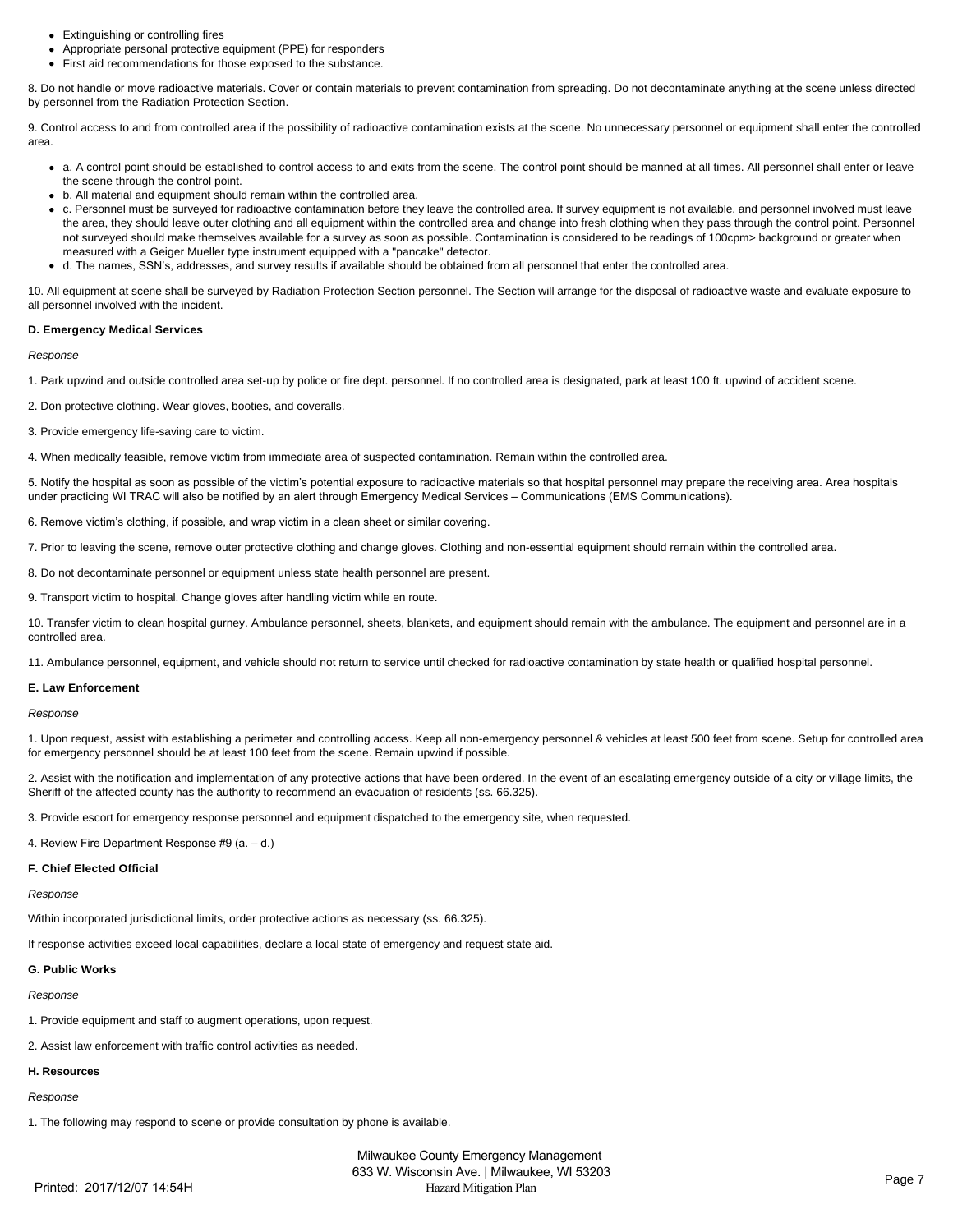## **RADIATION TECHNICAL ADVISORS AVAILABLE TO MILWAUKEE COUNTY**

| Southeast Regional Response Team                              | <b>WORK</b>      | HOME | FAX NO.  |
|---------------------------------------------------------------|------------------|------|----------|
| Milwaukee Fire Department Special Teams<br><b>Coordinator</b> | ∫286-8943 or 911 |      | 286-8996 |

| <b>State of Wisconsin Division of Public</b><br><b>Health - Radiation of Protection</b><br><b>Services</b> | <b>WORK</b>    | <b>HOME</b> | FAX NO.        |
|------------------------------------------------------------------------------------------------------------|----------------|-------------|----------------|
| Kurt Pedersen<br>$\parallel$ pederkh@dhfs.state.wi.us                                                      | 1-608-267-4791 |             | 1-608-267-3695 |
| 24 Hr. On-Call                                                                                             | 1-608-258-0099 |             |                |

| U.S. Nuclear Regulatory Commission<br>Additional Information @ www.nrc.gov | <b>WORK</b>    | <b>HOME</b> | <b>FAX NO.</b> |
|----------------------------------------------------------------------------|----------------|-------------|----------------|
| <b>Switchboard</b>                                                         | 1-800-368-5642 |             |                |
| Emergency Operations Center                                                | 1-301-816-5100 |             |                |

## **U.S. Nuclear Regulatory Commission**

**Mission:** To regulate the Nation's civilian use of byproduct, source, and special nuclear materials to ensure adequate protection of public health and safety, to promote the common defense and security, and to protect the environment.

- The NRC's regulatory mission covers three main areas:
	- 1. Reactors Commercial reactors for generating electric power and non-power reactors used for research, testing, and training.
	- 2. Materials Uses of nuclear materials in medical, industrial, and academic settings and facilities that produce nuclear fuel.
	- 3. Waste Transportation, storage, and disposal of nuclear materials and waste, and decommissioning of nuclear facilities from service.
- NRC protects the public health and safety, and the environment from the effects of radiation from nuclear reactors, materials, and waste facilities. We also regulate these nuclear materials and facilities to promote the common defense and security. NRC carries out its mission by conducting the following activities:
- NRC sets direction and conducts policymaking policy formulation, rulemaking, and adjudication oversight activities, which are performed by NRC's five-member Commission.
- Radiation Protection NRC provides information about radiation and how and NRC's role in ensuring protection of the public and radiation workers.

The U.S. Nuclear Regulatory Commission (NRC) is an independent agency established by the Energy Reorganization Act of 1974 to regulate civilian use of nuclear materials. NRC is headed by a five-member Commission.

- Organization leadership, organizational structure, major programs
- Locations addresses, directions, and contact information for our headquarters complex in Rockville, Maryland, and our four regional offices in Pennsylvania, Georgia, Illinois, and Texas
- $\bullet$ Plans, Budget, and Performance - strategic plan, annual performance plan, annual budget, annual performance and accountability report and independent assessments by the Inspector General and the General Accounting Office
- License Fees fees licensees pay NRC for reviewing license applications, issuing licenses, and related services
- Governing Legislation statutory authority for NRC's mission
- History the origins and evolution of NRC's regulatory policies
- Values principles of good regulation, NRC organizational values
- Contracting Opportunities what and how NRC buys products and services, how to learn about contract opportunities, and opportunities available for small businesses
- Employment Opportunities student programs and career opportunities for engineers, scientists, computer specialists, health physicists, attorneys, and administrative  $\bullet$ staff
- Contact Us Send us your comments and questions
- $\bullet$ NRC Telephone Directory - alphabetical listing of NRC Staff
- For additional information on NRC and the nuclear industry, see our publication NRC: Regulator of Nuclear Safety.
- $\bullet$ How NRC Regulates
- Rulemaking
- Guidance Development
- Generic Communications
- Standards Development
- **Oversight**
- Inspection
- Assessment of Performance
- $\bullet$ Enforcement
- Investigations
- Allegations Licensing and Certification
- Licensing
- **Certification**
- 
- Operational Experience
- Emergency Response Events Assessment
- Generic Issues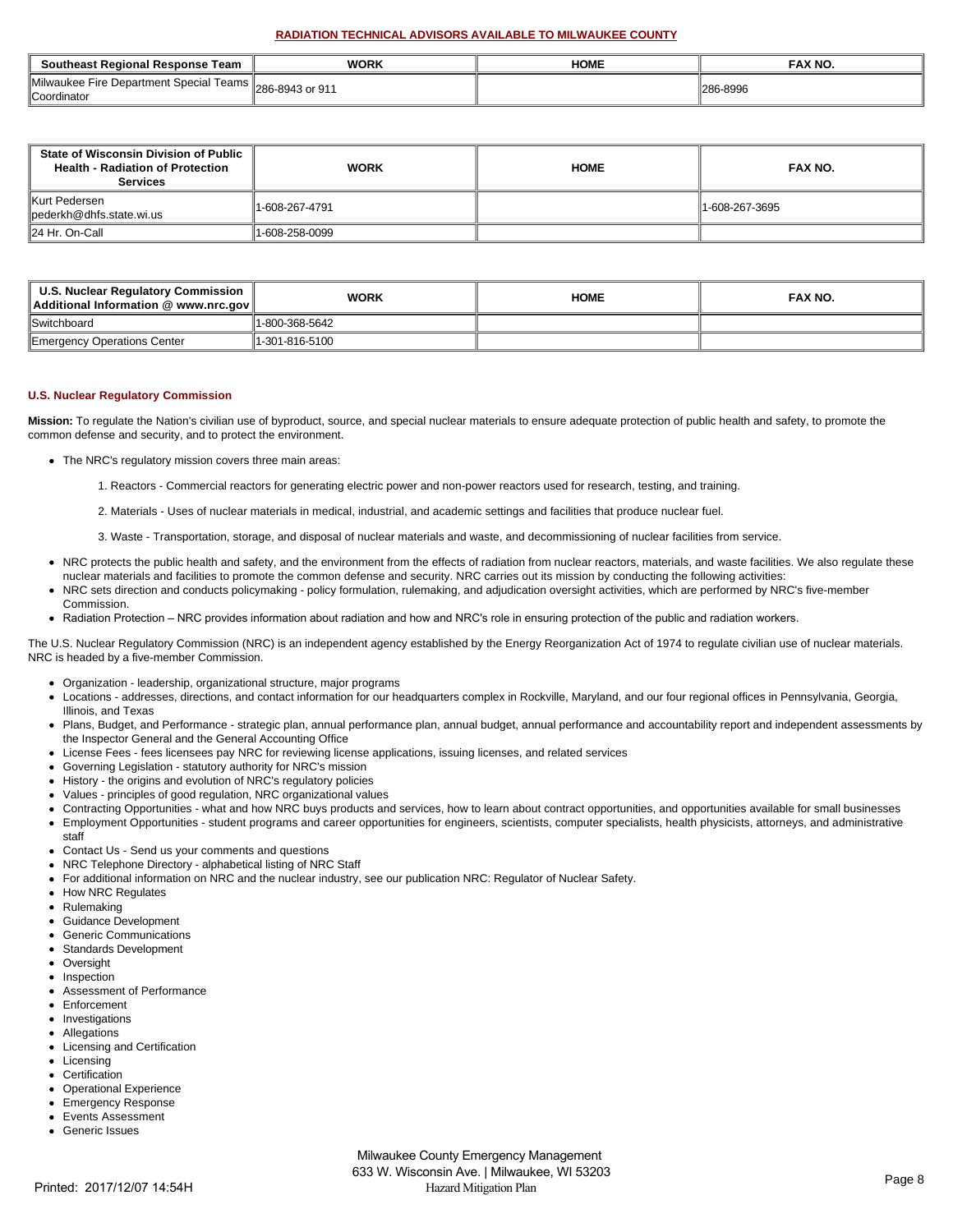- Support for Decisions
- Research  $\bullet$
- Advisory Activities
- Adjudication (Hearings)  $\bullet$
- Nuclear Security and Safeguards information on how we promote the common defense and security
- Public Affairs interactions with the media and the public
- Congressional Affairs interactions with Congress
- State and Tribal Programs cooperative activities and interactions with Federal, State, and local governments, interstate organizations, and Indian Tribes
- International Programs cooperative activities with other governments and the international nuclear regulatory community and licensing for nuclear imports and exports

## **Contact Info**

U.S. Nuclear Regulatory Commission, Office of Public Affairs (OPA) Washington, D.C. 20555 Toll-free: 800-368-5642 Local: 301-415-8200 TDD: 301-415-5575, or e-mail OPA

NRC Telephone Directory

Use the information in this Telephone Directory only for authorized government purposes. Personal solicitation of an employee is unlawful.

Switch Board: Toll free: 1-800-368-5642 Local: 301-415-7000 DTD: 301-415-5575 Office of Public Affairs: 301-415-8200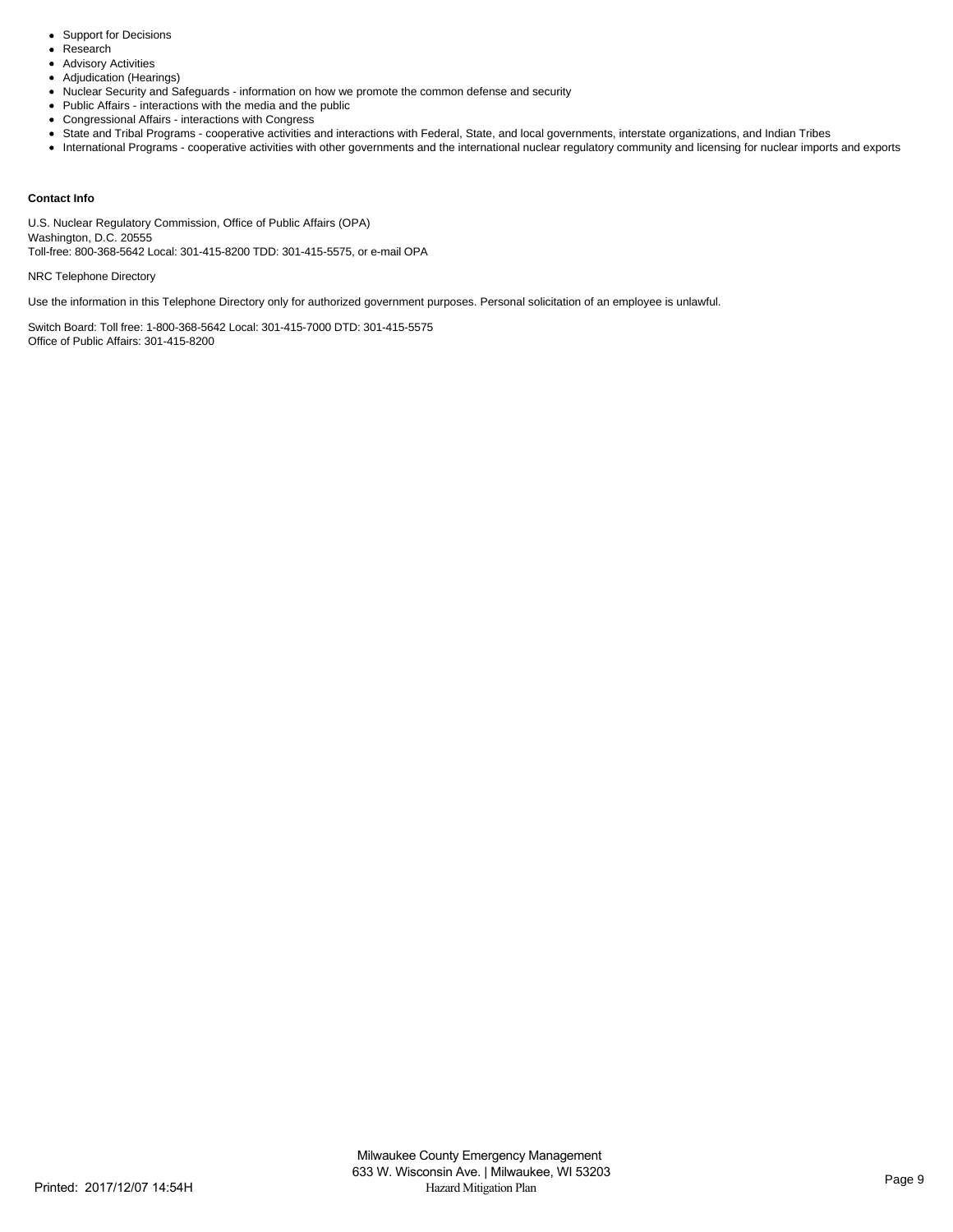# [1.21 Milwaukee County ESF #8B: Hospital and Medical Services](https://milwaukeecounty.isc-cemp.com/Cemp/Details?id=5813221)

### **Preface**

A large scale disaster would rapidly impact local government's resources and ability to provide medical services. Medical facilities may be damaged or destroyed resulting in a shortage of medical supplies, equipment and pharmaceuticals. Persons who are not injured but require daily medical care and/or medication would have difficulty meeting their needs. Overall, hospitals and medical services would be hard pressed in providing adequate health care during the aftermath of a disaster. Coordination of effort together with emergency management planning will ensure an appropriate level of medical care to those affected.

## **Primary Agency**

Milwaukee County Office of Emergency Management (OEM)- Emergency Medical Services (EMS) Division

## **MILWAUKEE COUNTY AGENCIES**

#### **Primary**

• Milwaukee County OEM- EMS Division

#### **Support**

- Ambulance Services, Public and Private
- American Red Cross
- Attending Emergency Room Physicians
- Bus Companies
- Clinics
- Communications Center
- Fire Departments
- Law Enforcement
- Medical Helicopter Services
- Medical Transportation Officer (On Scene)
- Military Air National Guard and Army National Guard
- Milwaukee County Medical Examiner
- Milwaukee County Office of Emergency Management (OEM)
- Public Health (Municipal)  $\bullet$
- School Districts
- Wisconsin Healthcare Emergency Readiness Program (HERC)  $\bullet$

#### **State of Wisconsin AGENCIES**

State support to this ESF may be available in coordination with the State Emergency Operations Center (EOC).

## **Federal AGENCIES--** *Likely support from federal ESF #8 includes:*

#### **Primary**

- Provide supplemental assistance to state, tribal, and local governments in the following core functional areas:
	- Assessment of medical needs
	- Medical care personnel
	- Medical equipment and supplies
	- Patient evacuation
	- Patient care
	- Safety and security of drugs, biologics, and medical devices
	- Blood and blood products
	- All-hazard medical consultation, technical assistance, and support
	- Public medical information

#### **A. PURPOSE**

1. Manage and organize the response of emergency medical care resources. Act as the liaison between local, state and federal agencies in the coordination of emergency response and emergency medical support.

## **B. POLICIES**

1. Milwaukee County will endeavor to assure the quality of care given to its citizens will be at the highest level possible. However, emergency measures to protect life and health during disasters in all likelihood will be exclusively dependent upon local and area resources. Austere conditions may limit the amount and quality of care.

## **PRIMARY DEPARTMENT RESPONSIBILITIES/TASKS BY PHASE**

## **MILWAUKEE COUNTY OEM- EMS DIVISION**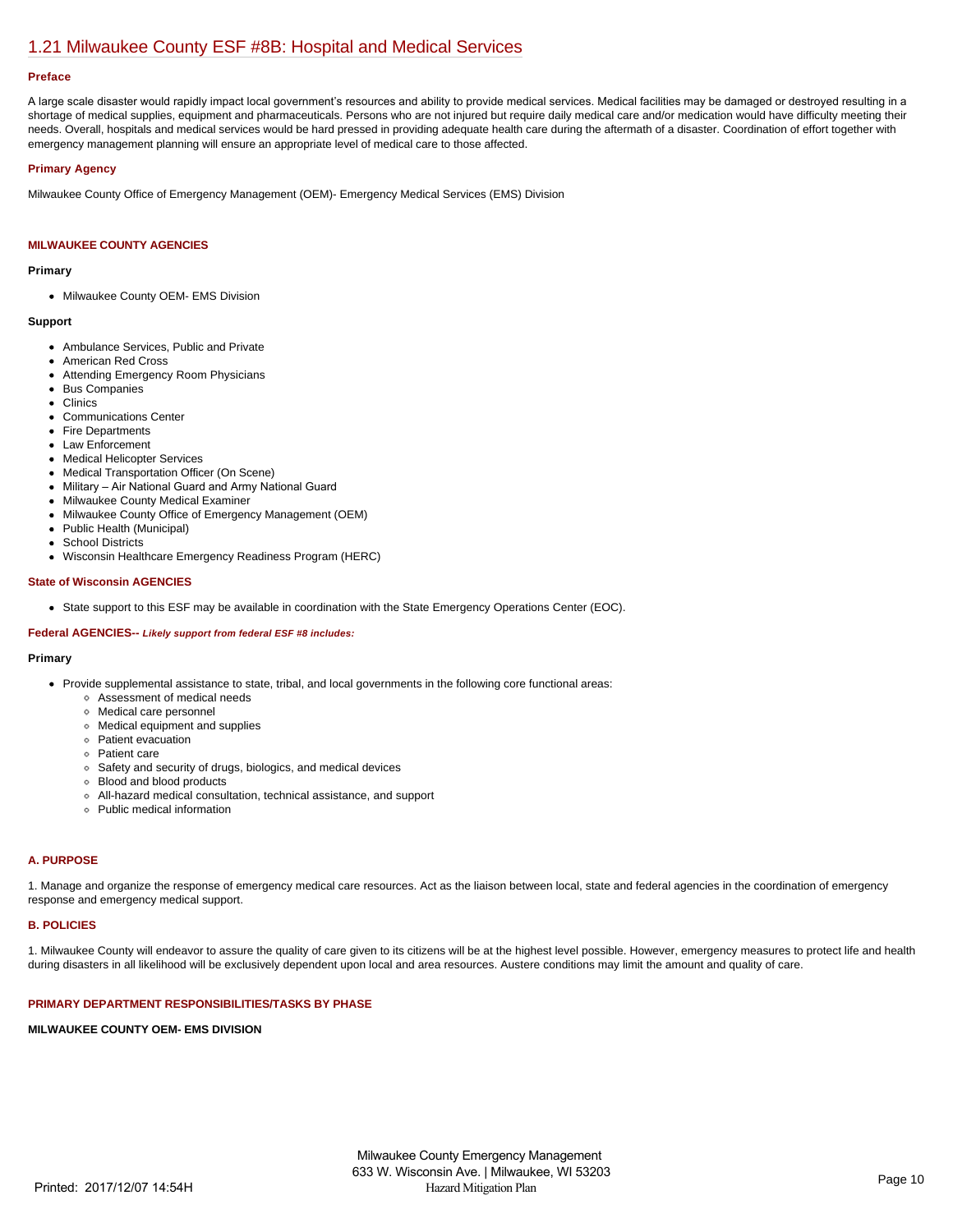|                      | <b>Hospitals</b>                                                                                                                                                       |  |  |  |
|----------------------|------------------------------------------------------------------------------------------------------------------------------------------------------------------------|--|--|--|
|                      | Work with Milwaukee County Office of Emergency Management (OEM) to:                                                                                                    |  |  |  |
|                      | 1. Maintain this Emergency Support Function (ESF).                                                                                                                     |  |  |  |
|                      | 2. Maintain inventories of medical resources and equipment.                                                                                                            |  |  |  |
|                      | 3. Participate in drills, exercises.                                                                                                                                   |  |  |  |
|                      | 4. Develop emergency action checklists and job action sheets.                                                                                                          |  |  |  |
|                      | 5. Maintain mutual aid agreements.                                                                                                                                     |  |  |  |
| <b>Pre-Emergency</b> | <b>OEM Emergency Medical Services</b>                                                                                                                                  |  |  |  |
|                      | 1. Maintain this Emergency Support Function (ESF).                                                                                                                     |  |  |  |
|                      | 2. Participate in drills, exercises.                                                                                                                                   |  |  |  |
|                      | 3. Develop emergency action checklists and job action sheets.                                                                                                          |  |  |  |
|                      | 4. Reduce risk to first responders and the community                                                                                                                   |  |  |  |
|                      | 5. Develop internal plans and standard operating procedures.                                                                                                           |  |  |  |
|                      | 6. Work with are EMS agencies to facilitate collaboration of mutual aid assistance between EMS agencies to assure calls to 911 for medical<br>assistance are answered. |  |  |  |

|                  | Hospitals                                                                                                                                                                                                                                                                                                                                                                             |
|------------------|---------------------------------------------------------------------------------------------------------------------------------------------------------------------------------------------------------------------------------------------------------------------------------------------------------------------------------------------------------------------------------------|
|                  | 1. Direct the activities of private, volunteer, and other emergency medical personnel, and of bystander volunteers as needed.<br>2. Evacuate patients from affected hospitals as ordered.<br>3. Isolate, decontaminate, and treat victims of hazardous chemical or infectious diseases, as needed.<br>4. Respond to bed poll requests via patient tracking system - WI Trac.          |
|                  | • WI-Trac is a requirement of the federal Hospital Preparedness Program. Hospitals are required, when requested, to post their available<br>bed capacity on WI Trac. The state will then report the aggregated bed capacity to the U.S. Department of Health and Human Services<br>Strategic Operations Center though HAvBED (Hospital Available Beds for Emergencies and Disasters). |
|                  | 5. Activate internal resources in response to a mass casualty incident.                                                                                                                                                                                                                                                                                                               |
|                  | 6. Track disaster patients within hospital.<br>7. Receive notification of a disaster situation; initiate Emergency Operations Plan.                                                                                                                                                                                                                                                   |
|                  | 8. Coordinate patient admissions and transfers.                                                                                                                                                                                                                                                                                                                                       |
| <b>Emergency</b> | 9. Activate hospital command center.                                                                                                                                                                                                                                                                                                                                                  |
|                  | 10. Activate MOUs with alternate care facilities.<br>11. If available share resources and staff.                                                                                                                                                                                                                                                                                      |
|                  | <b>Emergency Medical Services</b>                                                                                                                                                                                                                                                                                                                                                     |
|                  |                                                                                                                                                                                                                                                                                                                                                                                       |
|                  | 1. Respond to the emergency scene with emergency medical personnel and equipment.                                                                                                                                                                                                                                                                                                     |
|                  | 2. Triage, treat and transport the sick and injured to other medical facilities as needed.<br>3. Establish and maintain field communications and coordination with other responding emergency teams (medical, fire, police, public works,<br>etc.), and radio or telephone communications with area hospitals, as appropriate.                                                        |
|                  | • a. Provide early notification to the hospital radio net on potential mass casualty incidents via patient tracking system.<br>• b. Provide transportation of patients as designated by the IC<br>• c. Assist with evacuation efforts as directed by the IC.<br>• d. Maintain a patient casualty tracking system.<br>e. Decontamination of responders or victims                      |
|                  | • f. Communicate with all appropriate EMS and LPH agencies.                                                                                                                                                                                                                                                                                                                           |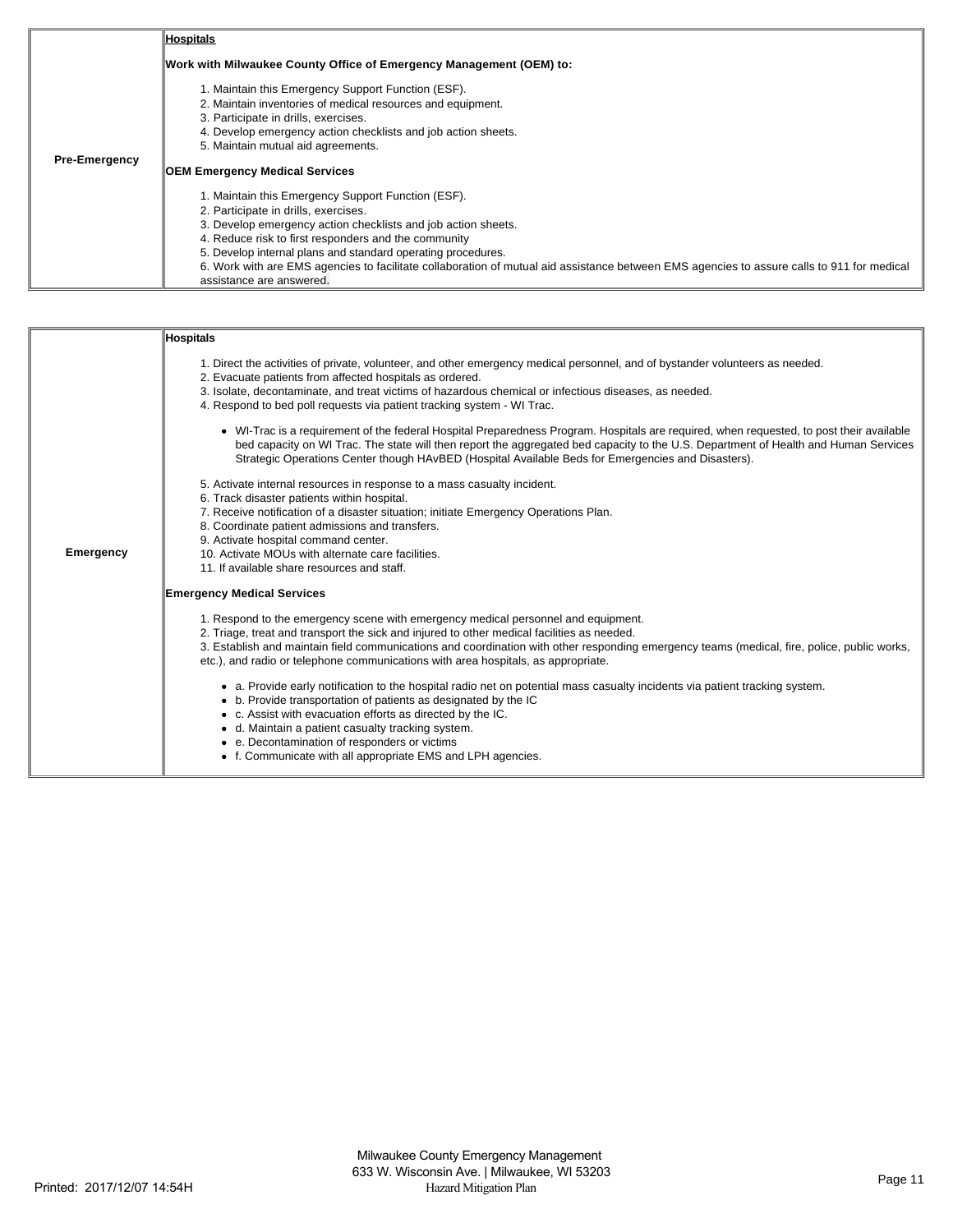|                             | <b>Hospitals</b>                                                                                                                                                                                                                                                                                                                                                                                                                                                                                                                                                                                                                |
|-----------------------------|---------------------------------------------------------------------------------------------------------------------------------------------------------------------------------------------------------------------------------------------------------------------------------------------------------------------------------------------------------------------------------------------------------------------------------------------------------------------------------------------------------------------------------------------------------------------------------------------------------------------------------|
|                             | 1. Staff the ESF 8B position in the EOC.<br>2. Activate the communications links between emergency medical responders and hospital.<br>3. Determine condition, status of Milwaukee County hospital and medical resources.<br>4. Determine present and future need for hospital and medical resources.                                                                                                                                                                                                                                                                                                                           |
|                             | Determine need for additional Medical staff<br>• а.<br>Examine need for additional medical equipment and supplies.<br>$\bullet$ b.<br>Ascertain need for patient evacuation.<br>$\bullet$ C.                                                                                                                                                                                                                                                                                                                                                                                                                                    |
|                             | 5. If available provide medical personnel at functional needs shelters when requested.<br>6. Provide and coordinate the medical resources to include:                                                                                                                                                                                                                                                                                                                                                                                                                                                                           |
|                             | • a. Ambulance vehicles and transportation when evacuating hospital<br>• b. Medical staffing.<br>• c. Medical equipment and supplies.<br>• d. Logistical support for continuance of hospital operations<br>• e. Administrative and clerical support.                                                                                                                                                                                                                                                                                                                                                                            |
|                             | 7. Obtain, coordinate medical resources as requested by field incident commanders, includes:                                                                                                                                                                                                                                                                                                                                                                                                                                                                                                                                    |
| <b>Emergency Operations</b> | • a. Provision for pre-hospital and hospital emergency medical care.<br>• b. Assist in identification, coordination and mobilization of medical equipment, supplies and personnel.                                                                                                                                                                                                                                                                                                                                                                                                                                              |
| Center (EOC)                | 8. Resources can include:                                                                                                                                                                                                                                                                                                                                                                                                                                                                                                                                                                                                       |
|                             | • a. Mutual aid.<br>• b. Office of Emergency Management (OEM).<br>• c. American Red Cross.<br>• d. Hospital and clinics.<br>• e. Military (disaster medical assistance teams).<br>• f. Private sector physicians, nurses, hospitals, clinics.                                                                                                                                                                                                                                                                                                                                                                                   |
|                             | 9. Establish, maintain contact with State EOC through the County EOC.                                                                                                                                                                                                                                                                                                                                                                                                                                                                                                                                                           |
|                             | • a. Provide information on damages, status of Milwaukee County hospital and medical system.<br>• b. Request additional medical resources as needed.                                                                                                                                                                                                                                                                                                                                                                                                                                                                            |
|                             | <b>Emergency Medical Services</b>                                                                                                                                                                                                                                                                                                                                                                                                                                                                                                                                                                                               |
|                             | 1. Determine condition, status of Milwaukee County hospital and medical resources.<br>2. Report or send a representative to the EOC.<br>3. Assess the health, medical and mortuary needs of the situation; mobilize and coordinate resources as necessary.<br>4. Coordinate the location, procurement, screening and allocation of health and medical supplies and resources.<br>5. Assist hospitals with transfer of patients under the WHEPP Region & Hospital Bio Terrorism Plan.<br>6. Maintain a patient casualty tracking system.<br>7. Request status and capabilities of medical care facilities and medical transport. |

| <b>Recovery Actions</b> | 1. Continue providing essential medical care services.<br>2. Assist Recovery Operations; Identify barriers to recovery.<br>3. Assist restoration of the area's medical care delivery capacity.<br>4. Activate hospital business recovery plan. |
|-------------------------|------------------------------------------------------------------------------------------------------------------------------------------------------------------------------------------------------------------------------------------------|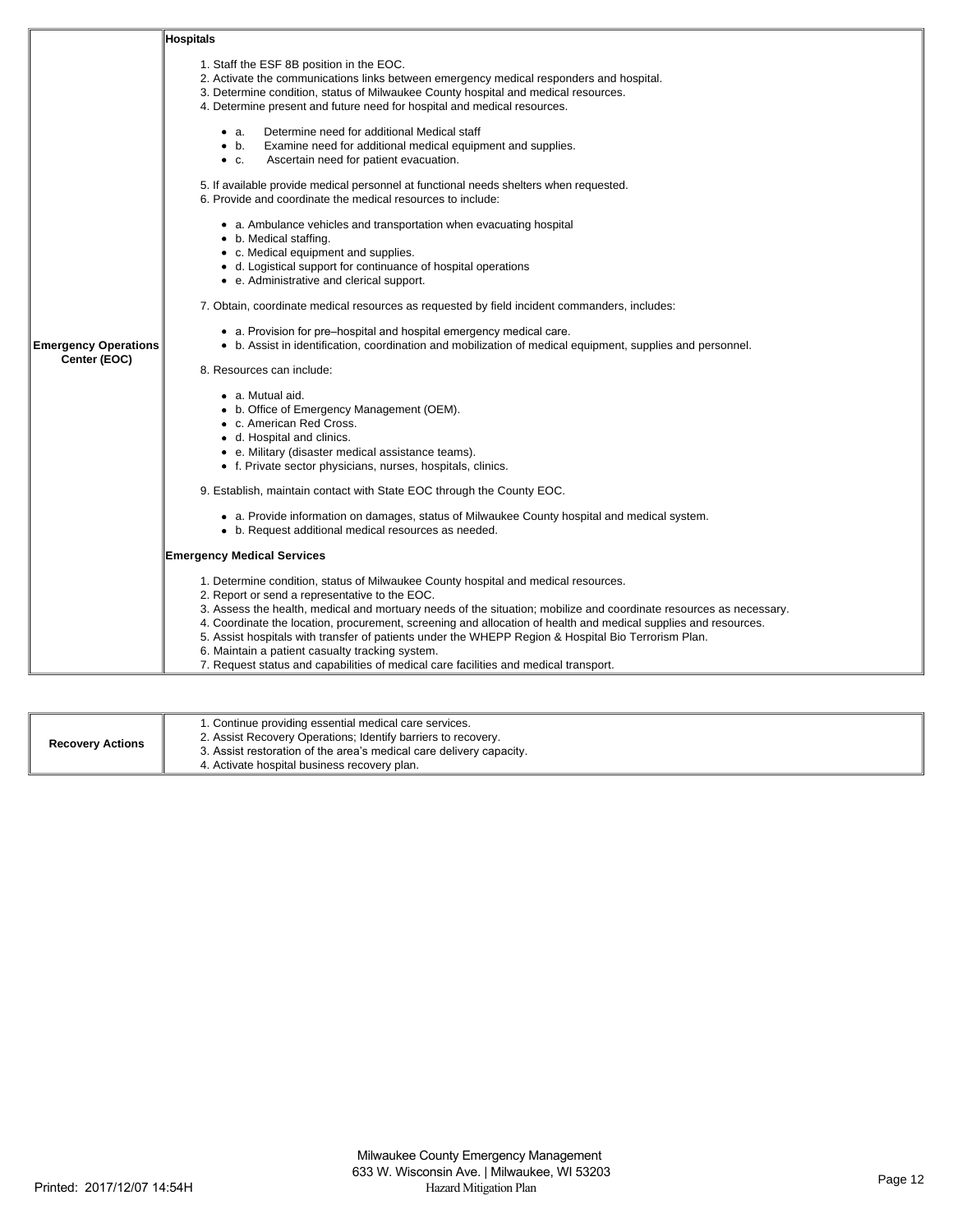|                                                                                  | SUPPORT DEPARTMENTS RESPONSIBILITIES/TASKS                                                                                                                                                                                                                                                                                                                                                                                                                                                                                                                                                                                                                                                                                                                                                                                                                                                                                                                                                                                                                                                                           |
|----------------------------------------------------------------------------------|----------------------------------------------------------------------------------------------------------------------------------------------------------------------------------------------------------------------------------------------------------------------------------------------------------------------------------------------------------------------------------------------------------------------------------------------------------------------------------------------------------------------------------------------------------------------------------------------------------------------------------------------------------------------------------------------------------------------------------------------------------------------------------------------------------------------------------------------------------------------------------------------------------------------------------------------------------------------------------------------------------------------------------------------------------------------------------------------------------------------|
| <b>Ambulance Services,</b>                                                       | 1. Responsible for triage and appropriate on-scene treatment.                                                                                                                                                                                                                                                                                                                                                                                                                                                                                                                                                                                                                                                                                                                                                                                                                                                                                                                                                                                                                                                        |
| <b>Public and Private</b>                                                        | 2. Transport casualties to the designated medical facilities.                                                                                                                                                                                                                                                                                                                                                                                                                                                                                                                                                                                                                                                                                                                                                                                                                                                                                                                                                                                                                                                        |
| <b>American Red Cross</b>                                                        | 1. Provide food for emergency medical workers, volunteers and patients in coordination with other volunteer agencies.<br>2. Provide emergency first aid and health services to supplement local emergency medical and health services through coordination with local health<br>authorities.<br>3. Provide a 24-hour telephone number for emergency contacts and disaster welfare inquiries.<br>4. Provide emergency and preventive health services to disaster victims at emergency aid stations and mass care sites (e.g., post decontamination<br>reception center, shelter) according to Red Cross guidelines.<br>5. Obtain and distribute blood and blood products.<br>6. Provide appropriate mental health services to disaster victims, survivors, bystanders, responders and their families and other community<br>caregivers.<br>7. Assist with recruiting trained volunteers to supplement medical and nursing resources.<br>8. Provide support to people with disaster related or disaster-related health needs and assist people with finding resources to meet health-related<br>financial obligations. |
| <b>Attending Emergency</b><br><b>Room Physicians</b>                             | 1. Provide medical control for field operations as per county protocols.                                                                                                                                                                                                                                                                                                                                                                                                                                                                                                                                                                                                                                                                                                                                                                                                                                                                                                                                                                                                                                             |
| <b>Bus Companies</b><br>(Private)                                                | 1. Provide transportation of "walking wounded."<br>2. Assist with evacuation of large numbers of people.<br>3. Transport of equipment.                                                                                                                                                                                                                                                                                                                                                                                                                                                                                                                                                                                                                                                                                                                                                                                                                                                                                                                                                                               |
| <b>Clinics</b>                                                                   | 1. Provide medical care for those injured or ill.<br>2. Coordinate with EMS and other health providers on patient care capacity.<br>3. Work with public health on community health issues.                                                                                                                                                                                                                                                                                                                                                                                                                                                                                                                                                                                                                                                                                                                                                                                                                                                                                                                           |
| <b>Fire Departments</b>                                                          | 1. Suppress fires and contain and stabilize hazardous incidents.<br>2. Establish Incident Command when appropriate.<br>3. Remove victims from hazardous areas.<br>4. Triage, treat and transport the injured.<br>5. Extricate trapped victims when needed.<br>6. Provide basic life support and patient transportation.<br>7. Requests for assistance from surrounding counties will be made through the MABAS.                                                                                                                                                                                                                                                                                                                                                                                                                                                                                                                                                                                                                                                                                                      |
| <b>Law Enforcement</b>                                                           | 1. Provide basic first-aid assistance and scene security.<br>2. Maintain law and order through traffic and crowd control.<br>3. Provide security for vital facilities and supplies.<br>4. Control access to operating scenes and vacated areas.<br>5. Notify emergency response agencies of evacuating danger areas, where appropriate.                                                                                                                                                                                                                                                                                                                                                                                                                                                                                                                                                                                                                                                                                                                                                                              |
| <b>Milwaukee County</b><br><b>Medical Examiner</b>                               | 1. Coordinate and direct all Medical Examiner related services within the county.<br>2. During the period of crisis, uses individuals who have been trained as Deputy Medical Examiners or recruited from area mortuaries.<br>3. Responsible for the final disposition of the dead, identifying remains and arranging for their transportation.                                                                                                                                                                                                                                                                                                                                                                                                                                                                                                                                                                                                                                                                                                                                                                      |
| <b>Medical Helicopter</b><br><b>Services</b>                                     | 1. Provide air ambulance service.                                                                                                                                                                                                                                                                                                                                                                                                                                                                                                                                                                                                                                                                                                                                                                                                                                                                                                                                                                                                                                                                                    |
| <b>Medical Transportation</b><br>Officer (On Scene)                              | Stage ambulance and other medical transportation vehicles.<br>1.<br>2.<br>Assign victims to vehicles.<br>3.<br>Direct loaded vehicles to specific patient care facilities.                                                                                                                                                                                                                                                                                                                                                                                                                                                                                                                                                                                                                                                                                                                                                                                                                                                                                                                                           |
| <b>Military - Air National</b><br><b>Guard and Army</b><br><b>National Guard</b> | 1. Provide personnel and equipment from medical evacuation and hospital units.<br>2. Provide helicopters and crews for use in evacuation of casualties or transport of supplemental personnel and supplies.                                                                                                                                                                                                                                                                                                                                                                                                                                                                                                                                                                                                                                                                                                                                                                                                                                                                                                          |
| <b>Milwaukee County</b><br><b>Office Emergency</b><br>Management                 | 1. Activate the EOC, if necessary.<br>2. Coordinate personnel, material, supplies, transportation, hazard mitigation, security, communications, public information, and other resources and<br>support as necessary.<br>3. Ensure the orderly coordination of resources in response to EMS needs as communicated from the field.<br>4. Assist with the training and revision of county EMS response plans.<br>5. Notify the WHEPP Region 7 project manager.<br>6. Request status and capabilities of medical care facilities and medical transport.                                                                                                                                                                                                                                                                                                                                                                                                                                                                                                                                                                  |
| <b>Municipal Dispatch</b><br><b>Centers</b>                                      | 1. Dispatch the appropriate EMS unit in whose primary service area a disaster occurs                                                                                                                                                                                                                                                                                                                                                                                                                                                                                                                                                                                                                                                                                                                                                                                                                                                                                                                                                                                                                                 |
| <b>Public Health</b><br>(Municipal)                                              | 1. Coordinate providing on-scene medical teams to care to mass casualty patients.<br>2. Determine if incidents have population-wide health implications.<br>3. Monitor medical surveillance.<br>4. Manage a general infectious/communicable disease surveillance system.                                                                                                                                                                                                                                                                                                                                                                                                                                                                                                                                                                                                                                                                                                                                                                                                                                             |
| <b>School Districts</b>                                                          | 1. Provide shelter for large numbers of injured or displaced people.                                                                                                                                                                                                                                                                                                                                                                                                                                                                                                                                                                                                                                                                                                                                                                                                                                                                                                                                                                                                                                                 |
| <b>Wisconsin Hospital</b><br>Emergency<br>(WHEPP)                                | 1. When notified, report to the Milwaukee County EOC.<br><b>Preparedness Program</b> 2. Maintain a patient casualty tracking system via WiTrac.                                                                                                                                                                                                                                                                                                                                                                                                                                                                                                                                                                                                                                                                                                                                                                                                                                                                                                                                                                      |
| <b>ATTACHMENTS</b>                                                               | 1. EMS Resource List.<br>2. Mass Casualty Unit - Disaster Management Equipment and Supplies.<br>3. EMS Transportation List.                                                                                                                                                                                                                                                                                                                                                                                                                                                                                                                                                                                                                                                                                                                                                                                                                                                                                                                                                                                          |
| <b>REFERENCES</b>                                                                | 1. Map - Rescue Area (Ambulances).<br>2. MABAS Agreement.                                                                                                                                                                                                                                                                                                                                                                                                                                                                                                                                                                                                                                                                                                                                                                                                                                                                                                                                                                                                                                                            |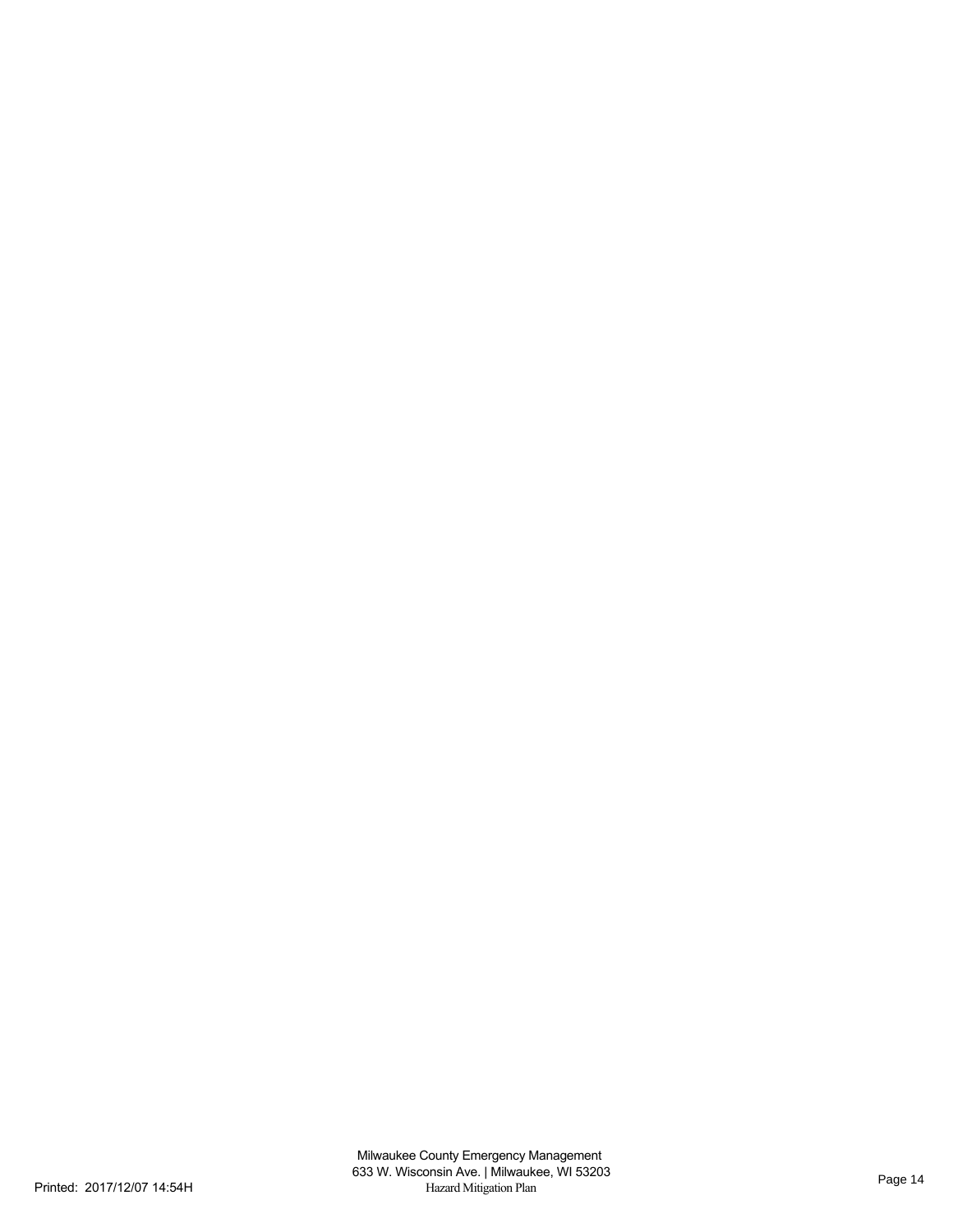# [1.21.1 Attachment 1: Milwaukee County EMS Resources](https://milwaukeecounty.isc-cemp.com/Cemp/Details?id=5813260)

## **Attachment 1: MILWAUKEE COUNTY EMS RESOURCES**

| <b>HOSPITAL &amp; LOCATION</b>                                                                            | <b>EMER. DEPT. TELEPHONE #</b> | <b>EMER. DEPT. FAX #</b> | <b>ADMIN. ON-CALL #</b> | <b>ADMIN. FAX #</b> |
|-----------------------------------------------------------------------------------------------------------|--------------------------------|--------------------------|-------------------------|---------------------|
| 1. Children's Hospital of Wisconsin<br>9000 W. Wisconsin Avenue<br>Milwaukee, WI 53226                    | 266-2626                       | 266-2496                 | 266-2000                | 266-2179            |
| 2. Clement J. Zablocki<br>(VA Medical Center-Milwaukee)<br>5000 W. National Avenue<br>Milwaukee, WI 53295 | 384-2000<br>X41885             | 389-4211                 | 384-2000                | 382-5319            |
| 3. Froedtert Memorial<br>Lutheran Hospital<br>9200 W. Wisconsin Avenue<br>Milwaukee, WI 53226             | 805-6717                       | 805-6732                 | 805-3000                | 805-7790            |
| 4. Aurora Sinai Medical Center<br>950 N.12th Street<br>Milwaukee, WI 53223                                | 219-6666                       | 219-6650                 | 219-2000                | 219-7315            |
| 5. St. Francis Hospital<br>3237 S. 16th Street<br>Milwaukee, WI 53215                                     | 647-5165                       | 647-5047                 | 647-5100                | 647-5565            |
| 6. St. Joseph's Hospital<br>5000 W. Chambers<br>Milwaukee. WI 53216                                       | 447-2171                       | 874-4364                 | 447-2000                | 874-4393            |
| 7. St. Luke's Medical Center<br>2900 W. Oklahoma Avenue<br>Milwaukee, WI 53215                            | 649-6333                       | 649-5657                 | 649-6000                | 649-7982            |
| 8. St. Luke's- South Shore<br>5900 S. Lake Drive<br>Cudahy, WI 53110                                      | 489-4055                       | 489-4013                 | 489-9000                | 489-4153            |
| 9. Columbia St. Mary's Hospital<br>2301 N. Lake Drive<br>Milwaukee, WI 53211                              | 291-1469                       | 291-1644                 | 291-1000                | 291-1048            |
| 10. St. Mary's Ozaukee<br>13111 N. Port Washington Rd.<br>Mequon, WI                                      | 262-243-7373                   | 262-243-7377             | 262-243-7300            |                     |
| 11. West Allis Memorial Hospital<br>8901 W. Lincoln Avenue<br>West Allis, WI 53227                        | 328-6111                       | 328-8584                 | 328-6000                | 328-8536            |
| 12. Wheaton Franciscan Healthcare- Franklin<br>10101 S. 27th Street<br>Franklin, WI 53132                 | 325-8460                       | 325-8461                 | 325-4700                | 325-4511            |
| 13. Aurora Grafton<br>975 Port Washington Rd.<br>Grafton, WI 53204                                        | 262-329-1900                   | 262-329-1901             | 262-329-1000            |                     |

*\*\*\*Paramedic Receiving Hospitals*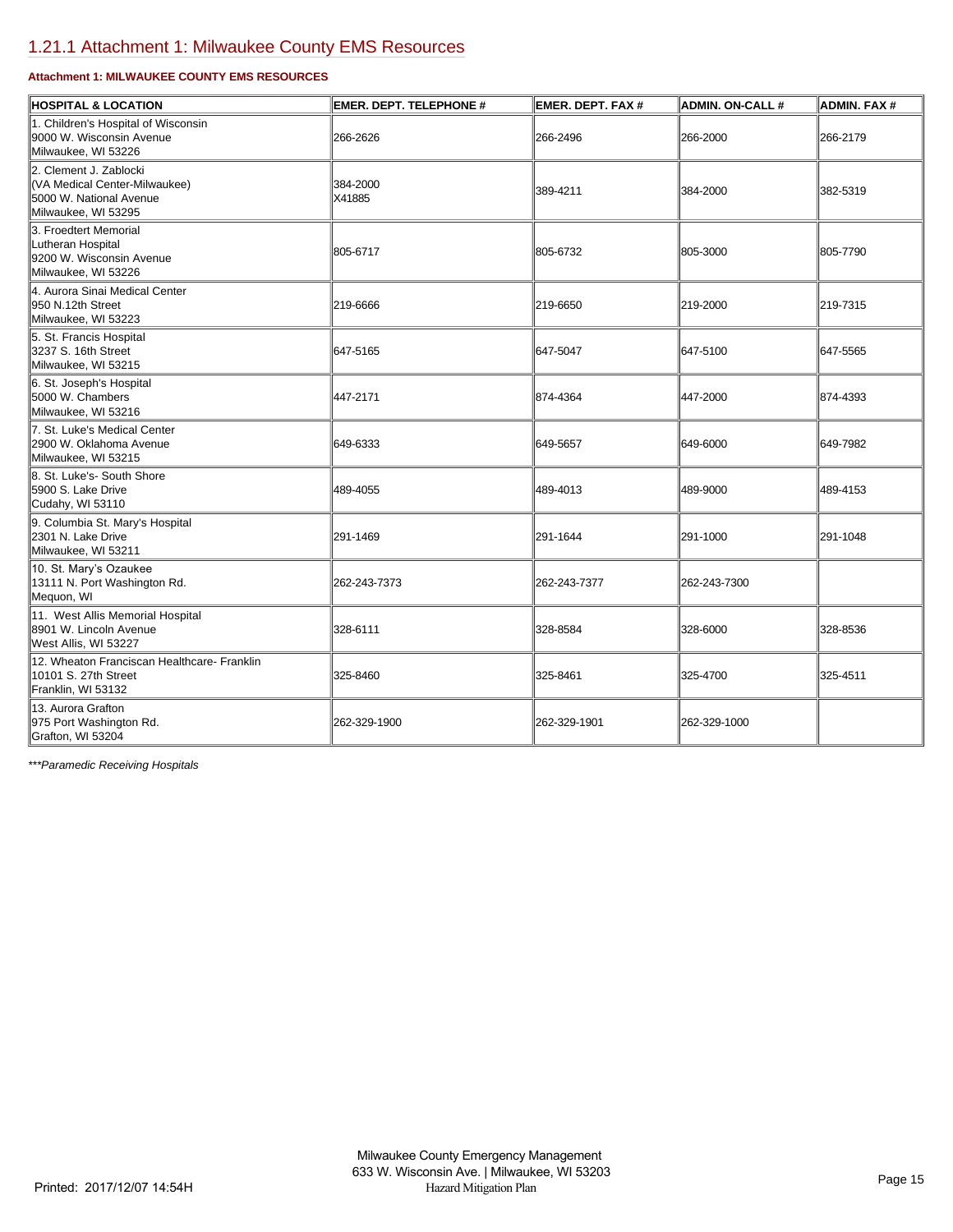# [1.21.2 Attachment 2: Mass Casualty Unit](https://milwaukeecounty.isc-cemp.com/Cemp/Details?id=5813261)

## **Attachment 2: MASS CASUALTY UNIT**

## **Disaster Management Equipment and Supplies**

Rescue 9 is a step van type vehicle that is based at the airport. It contains the necessary basic EMS equipment to handle a mass casualty incident. Replacement cost of expended or damaged equipment will be the responsibility of the requesting agency.

The equipment on board is designed to process victims by using the SALT system (sort-assessment-lifesaving interventions-treatment/transport). This includes Incident Command vests, portable radios, triage flags, cones and colored tarps (red and yellow). It carries sufficient bandages, dressings, long boards, orthopedic stretchers and various restraints. The equipment is sufficient to handle in excess of fifty (50) victims. Rescue 9 is also equipped with an auxiliary generator and lighting system.

The mass casualty unit is available to any Milwaukee County area EMS division by contacting the General Mitchell International Airport Fire Department at 747-5329, or by radio on FIRECOM (154.295 MHz).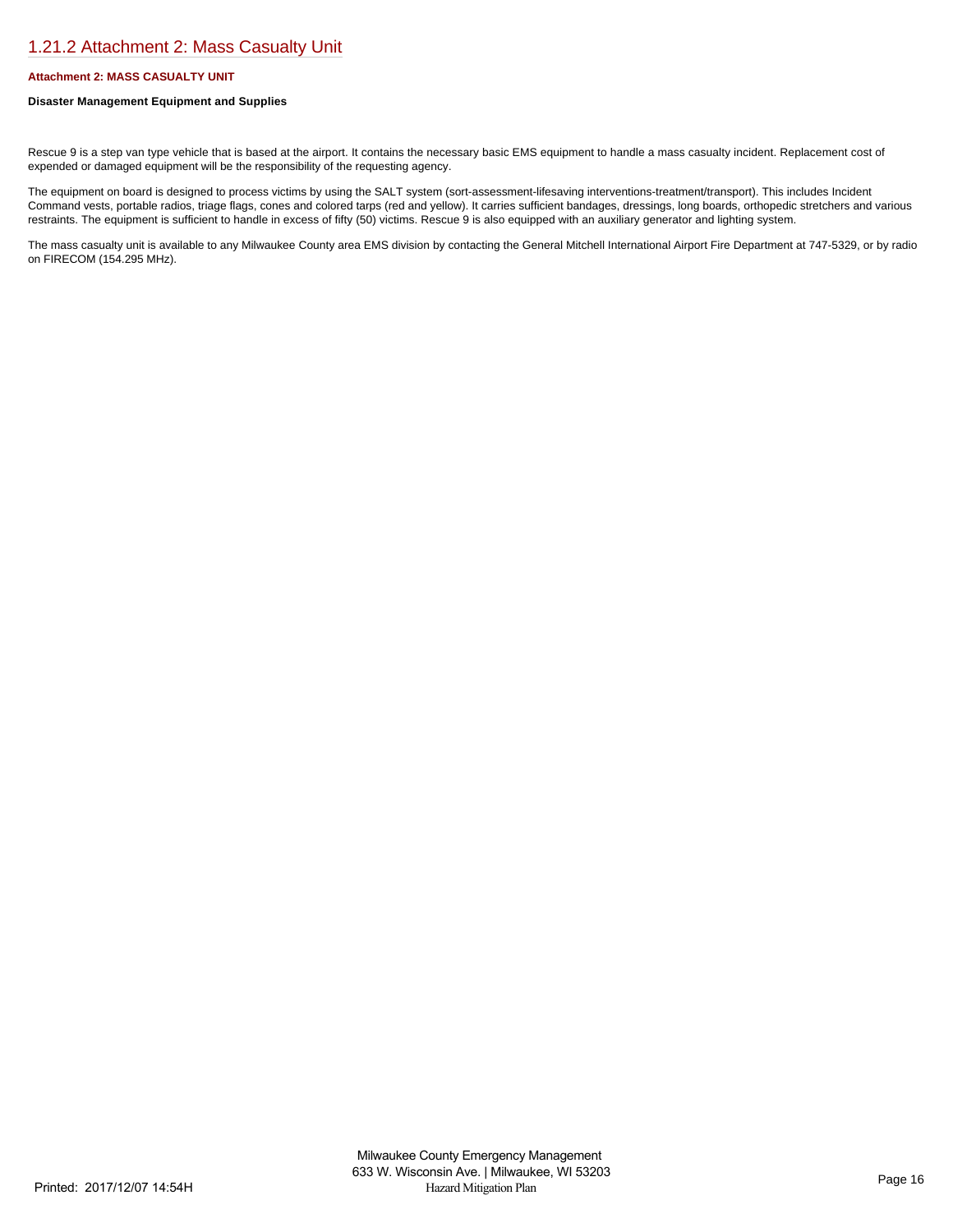# [1.21.3 Attachment 3: Milwaukee County EMS Transport Services](https://milwaukeecounty.isc-cemp.com/Cemp/Details?id=5813262)

## **Attachment 3: MILWAUKEE COUNTY EMS TRANSPORT SERVICES-- FIRE DEPARTMENTS DAILY AMBULANCE AVAILABILITY**

| <b>DEPARTMENT</b>                                            | <b>DISPATCH NO.</b> | <b>BLS UNITS</b> | <b>ALS UNITS</b> |
|--------------------------------------------------------------|---------------------|------------------|------------------|
| Franklin Fire Department<br>8901 W. Drexel Avenue            | 425-1420            |                  |                  |
| Greenfield Fire Department 48<br>4333 S. 92nd Street         | 761-5395            |                  |                  |
| Milwaukee Fire Department<br>711 W. Wells Street             | 286-8999            | 0                | 17               |
| North Shore Fire Department 108<br>4401 W. River Lane        | 357-0113            |                  |                  |
| South Milwaukee Fire Dept. 24<br>929 N. Marshall Avenue      | 762-1235            |                  |                  |
| Wauwatosa Fire Department<br>1463 Underwood Avenue           | 471-8490            |                  |                  |
| West Allis Fire Department 8<br>2040 S. 67th Street          | 302-8900            |                  |                  |
| Cudahy Fire Department<br>4626 S. Packard Avenue             | 769-2232            |                  |                  |
| Greendale Fire Department<br>6200 W. Loomis Road             | 423-2131            |                  |                  |
| Hales Corners Fire Department<br>10000 W. Forest Home Avenue | 529-6168            |                  |                  |
| Oak Creek Fire Department 51<br>7000 S. 6th Street           | 768-6555            |                  |                  |
| St. Francis Fire Department<br>4235 W. Nicholson Avenue      | 483-4424            |                  |                  |
| <b>TOTAL</b>                                                 |                     | 9                | 43               |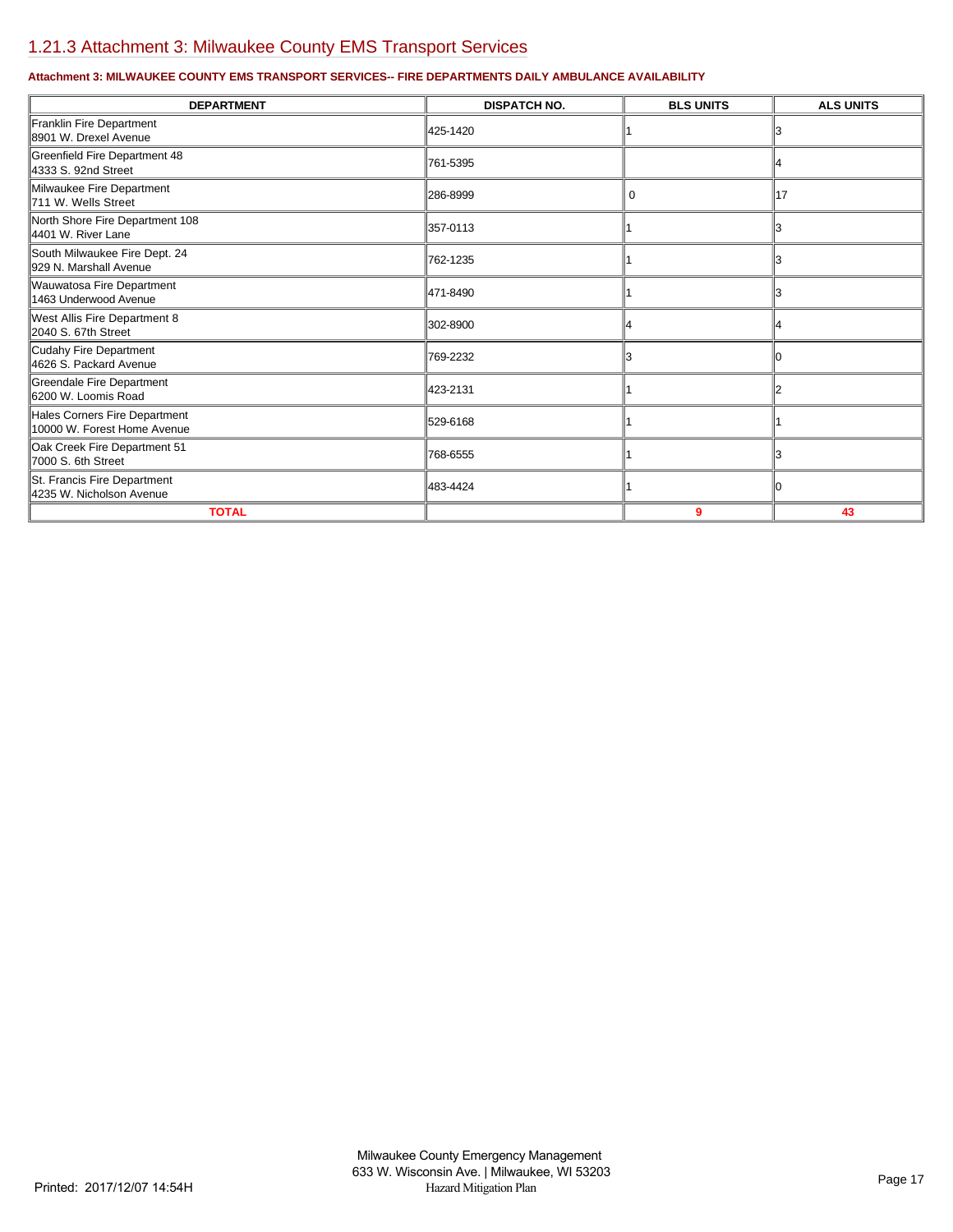# [1.22 Milwaukee County ESF #8C: Animal and Veterinary Services](https://milwaukeecounty.isc-cemp.com/Cemp/Details?id=5813222)

## **Preface**

Under normal conditions, private, local and state agencies provide a variety of services to animals. During emergencies or disasters the normal capabilities and programs may be disrupted, requiring emergency measures to meet the functions of lost, sick, stray, stranded, injured or dead animals.

## **Primary Agency**

Milwaukee County Director of Emergency Public Health

## **MILWAUKEE COUNTY AGENCIES**

## **Primary**

• Milwaukee County director of Emergency Public Health

#### **Support**

- Fire Departments
- Law Enforcement Agencies
- Milwaukee County Office of Emergency Management (OEM)
- Milwaukee Area Domestic Animal Control Commission (MADACC)
- Public Health (Municipal)
- Wisconsin Humane Society
- Wisconsin Veterinary Corps

## **State of Wisconsin AGENCIES**

#### **Primary**

\*\*Note: State support to this ESF may be available in coordination with the State Emergency Operations Center (SEOC).

## **Support**

## **Federal AGENCIES**

## **Coordinating**

- Department of Homeland Security/Federal Emergency Management Agency
- Department of Agriculture
- Department of Health and Human Services  $\bullet$
- Department of Homeland Security
- Department of State
- Department of Transportation
- National Veterinary Response Team (NVRT)

## **Likely Support Includes:**

Support state governments in the management of masses of unaffiliated volunteers and unsolicited donated goods.

## **A. PURPOSE**

1. Identify, manage, and organize the response of resources needed for the care and disposition of domestic pets, livestock, wildlife, and exotic animals following a significant emergency, and to coordinate emergency response and relief assistance with various municipal, county, state and federal agencies.

2. Provide guidance regarding animal related issues caused by an emergency/ disaster.

## **B. POLICIES**

1. In the interest of public health and safety, the Humane Society will identify and attempt to meet the care and emergency needs of animals following emergencies, disasters.

2. The City of Milwaukee Public Health Commissioner is to serve as the Director of Emergency Public Health during any emergency situation as defined and directed under the Office of the County Executive, Milwaukee County, Executive Order #09-2, dated 6 October, 2009.

3. Priorities will be directed toward animal care functions after human needs are met.

4. Pet and animal owners should have animal care emergency plans and supplies on hand.

## **PRIMARY DEPARTMENT RESPONSIBILITIES/TASKS BY PHASE**

**MILWAUKEE COUNTY DIRECTOR OF EMERGENCY PUBLIC HEALTH**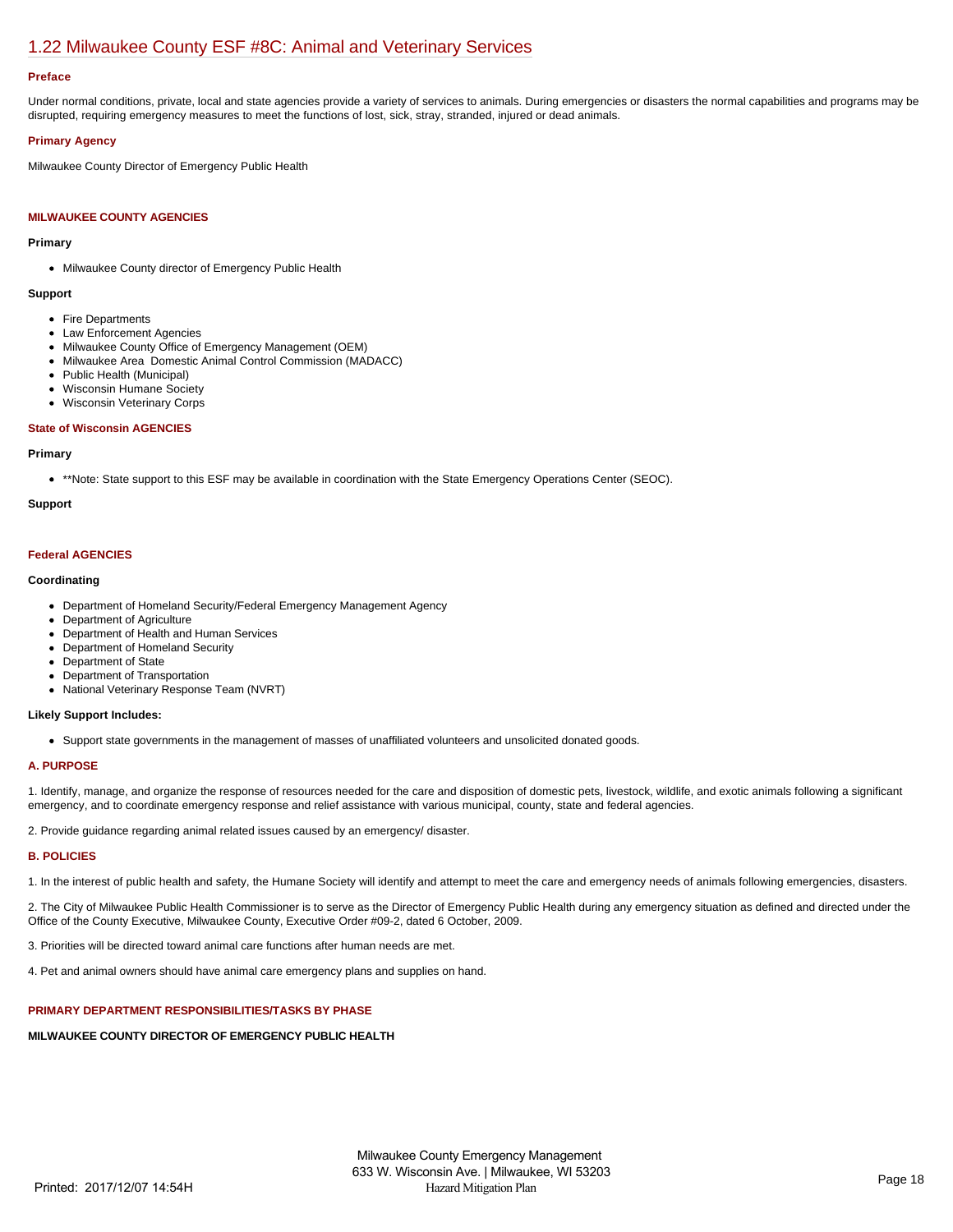|                      | Work with the Office of Emergency Management (OEM) to:                                                                                                                                                                                                                                                                                                                                                                                                                                                                                  |
|----------------------|-----------------------------------------------------------------------------------------------------------------------------------------------------------------------------------------------------------------------------------------------------------------------------------------------------------------------------------------------------------------------------------------------------------------------------------------------------------------------------------------------------------------------------------------|
| <b>Pre-Emergency</b> | 1. Maintain this Emergency Support Function (ESF).<br>2. Prepare a resource list that identifies the agencies/organizations that are responsible for providing the supplies (medical, food, and other<br>necessary items) needed to treat and care for injured and sick animals during large-scale emergencies and disasters.<br>3. Liaison with EOC on animal evacuation and shelter plans.<br>4. Maintain inventories of resources and facilities.<br>5. Participate in drills, exercises.<br>6. Develop emergency action checklists. |

| Emergency | 1. Rescue and capture of animals that have escaped confinement, and dis-placed wildlife.                         |
|-----------|------------------------------------------------------------------------------------------------------------------|
|           | 2. Evacuate, shelter and care for injured, sick, and stray animals.                                              |
|           | 3. Dispose of dead animals.                                                                                      |
|           | 4. When notified of an emergency situation; may send a representative to the Milwaukee County EOC, if requested. |

| <b>Emergency Operations</b><br>Center (EOC) | 1. Staff the ESF 8C position in the EOC.<br>2. Assess and prioritize animal service emergency needs; coordinate public and private sector efforts.<br>3. Identify local facilities and resources available for animal concerns.<br>4. Activate emergency response teams (evacuation, shelter, medical treatment, search and rescue, etc.) as requested.<br>5. Prepare a resource list that identifies the agencies/organizations that are responsible for providing the supplies (medical, food, and other<br>necessary items) needed to treat and care for injured and sick animals during large-scale emergencies and disasters.<br>6. Coordinate the rescue of injured or endangered animals with fish and game departments, wildlife organizations, county cooperative<br>extension office, veterinarians, etc.<br>7. Develop a plan for collection and disposal of dead animals.<br>8. Coordinate the securing and identifying of lost and stray animals.<br>9. Liaison with the American Red Cross and other community based organizations regarding evacuation and shelter plans.<br>10. Coordinate animal related advisories with local public health agency/ies.<br>11. Coordinate animal related advisories with Health Department and the EOC Public Information Officer.<br>• a. Provide information and/or services for the disposal of dead animals.<br>12. Establish, maintain contact with State EOC:<br>• a. Provide information on need for animal care services, facilities.<br>• b. Request animal care resources, as requested.<br>13. Maintain records of cost and expenditures to accomplish this ESF and forward them to the EOC Finance/ Administration Section Chief. |
|---------------------------------------------|-------------------------------------------------------------------------------------------------------------------------------------------------------------------------------------------------------------------------------------------------------------------------------------------------------------------------------------------------------------------------------------------------------------------------------------------------------------------------------------------------------------------------------------------------------------------------------------------------------------------------------------------------------------------------------------------------------------------------------------------------------------------------------------------------------------------------------------------------------------------------------------------------------------------------------------------------------------------------------------------------------------------------------------------------------------------------------------------------------------------------------------------------------------------------------------------------------------------------------------------------------------------------------------------------------------------------------------------------------------------------------------------------------------------------------------------------------------------------------------------------------------------------------------------------------------------------------------------------------------------------------------------------------------------------------------------------|
|---------------------------------------------|-------------------------------------------------------------------------------------------------------------------------------------------------------------------------------------------------------------------------------------------------------------------------------------------------------------------------------------------------------------------------------------------------------------------------------------------------------------------------------------------------------------------------------------------------------------------------------------------------------------------------------------------------------------------------------------------------------------------------------------------------------------------------------------------------------------------------------------------------------------------------------------------------------------------------------------------------------------------------------------------------------------------------------------------------------------------------------------------------------------------------------------------------------------------------------------------------------------------------------------------------------------------------------------------------------------------------------------------------------------------------------------------------------------------------------------------------------------------------------------------------------------------------------------------------------------------------------------------------------------------------------------------------------------------------------------------------|

|                         | . Develop and prioritize strategies for supporting recovery operations by providing animal and pet control support services, as requested.<br>2. Continue to coordinate with State counterparts as requested, as well as with other governmental and NGOs involved in animal and pet |
|-------------------------|--------------------------------------------------------------------------------------------------------------------------------------------------------------------------------------------------------------------------------------------------------------------------------------|
| <b>Recovery Actions</b> | control issues.<br>3. Serve as the point of contact for the public and County agencies for ongoing pet and animal control issues, and arrange for corrective<br>actions as requested.                                                                                                |

| SUPPORT DEPARTMENTS RESPONSIBILITIES/TASKS                                               |                                                                                                                                                                                                                                                                                                       |  |  |
|------------------------------------------------------------------------------------------|-------------------------------------------------------------------------------------------------------------------------------------------------------------------------------------------------------------------------------------------------------------------------------------------------------|--|--|
| <b>Fire Departments</b>                                                                  | 1. Communicate with animal control regarding loose domestic or wild animals.                                                                                                                                                                                                                          |  |  |
| <b>Law Enforcement</b><br>Agencies                                                       | 1. Communicate with animal control regarding loose domestic or wild animals.                                                                                                                                                                                                                          |  |  |
| <b>Milwaukee Area</b><br><b>Domestic Animal</b><br><b>Control Commission</b><br>(MADACC) | 1. Provide animal control services which protect the health, public safety and welfare of people and animals.<br>2. Rescue and assure safe, temporary shelter, veterinary and human care for stray, unwanted, abandoned, mistreated, and injured animals.                                             |  |  |
| <b>Milwaukee County</b><br><b>Office of Emergency</b><br>Management                      | 1. Coordinate resources for the Director of Emergency Public Health.<br>2. Implement mutual aid agreements.                                                                                                                                                                                           |  |  |
| <b>Public Health</b><br>(Municipal)                                                      | 1. Assist or coordinate the development and distribution animal related health advisories.<br>2. Provide zoonotic prevention, surveillance, detection, and intervention functions in support of community health.                                                                                     |  |  |
| <b>Wisconsin Veterinary</b><br>Corps / Humane<br><b>Society</b>                          | 1. Assist or coordinate the humane care, treatment, and sheltering of companion animals during an emergency.                                                                                                                                                                                          |  |  |
| <b>ATTACHMENTS</b>                                                                       | lNone.                                                                                                                                                                                                                                                                                                |  |  |
| <b>REFERENCES</b>                                                                        | I. Incorporating Household Pets and Service Animals Considerations into Emergency Operations Plans, A Guide for State, Territorial, Tribal, and<br>Local Governments - FEMA - Draft March 2009.<br>2. Executive Order #09-2, Office of the County Executive, Milwaukee County, dated 6 October, 2009. |  |  |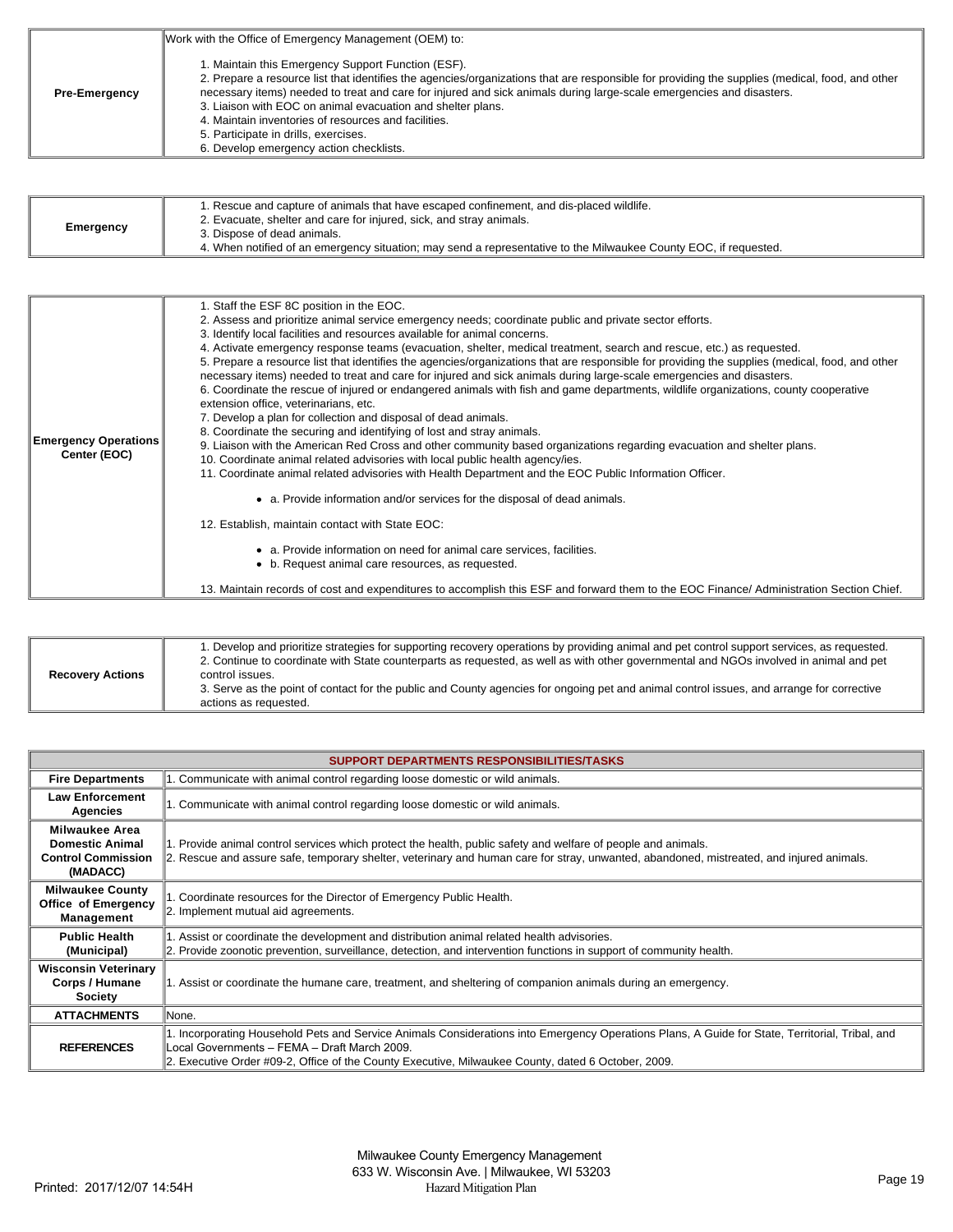## [1.23 Milwaukee County ESF #8D: Fatality Management](https://milwaukeecounty.isc-cemp.com/Cemp/Details?id=5813223)

#### **Preface**

Disasters have the capacity to produce large numbers of fatalities. The profound effects of mass fatalities on both loved ones and the entire community, and the ability to coordinate and obtain the needed fatality management resources are critical emergency response functions of the County.

## **Primary Agency**

Milwaukee County Medical Examiner

## **MILWAUKEE COUNTY AGENCIES**

#### **Primary**

Milwaukee County Medical Examiner

## **Support**

- 211 System
- American Red Cross
- Clergy
- Community / Faith Based Organizations
- Disaster Mortuary Operational Response Team (D–MORT), and
- Dane Fatality Incident Response Support Team (D-FIRST)
- Fire Departments
- Funeral Directors/Association
- Medical Examiner County Transport
- Hospitals
- Law Enforcement Agencies
- Medical College of Wisconsin
- Medical Reserve Corps
- Milwaukee County Office of Emergency Management (OEM)
- Public Health (Municipal)
- Public Works (Municipal)  $\bullet$

## **State of Wisconsin AGENCIES**

## **Primary**

State support to this ESF may be available in coordination with the State Emergency Operations Center (SEOC).

## **Federal AGENCIES**

## **Likely Support Includes:**

- Emergency services for household pets and services animals.
- Veterinary medical support.
- Support providing for the safety and well-being of household pets.

## **A. PURPOSE**

1. This function addresses general policies and procedures for the mitigation, preparedness, response to and recovery from incidents with fatalities. It also provides an initial coordination framework of mass fatality response activities.

#### **B. POLICIES**

1. It is the policy of Milwaukee County that human remains should only be removed if authorized by the medical examiner or his/her designee.

2. All human remains will be treated with the utmost respect and dignity during the collection and removal process.

3. Personnel involved in the collection, removal and transportation of human remains must use the appropriate levels of protective equipment to prevent any injury or exposure to pathogens.

It is understood that the Milwaukee County Medical Examiner is primarily responsible for body recovery, identification, and examination during mass fatality operations.

5. It is understood that the Medical Examiner is responsible for human remains and associated items during fatalities. Once the Chief of Fire/Rescue on scene has declared the incident site safe to enter, all injured have been evacuated and emergency operations are complete, the Medical Examiner is in charge of the human remains until all body identification and morgue operations have been completed to their satisfaction. Criminal, transportation-related, and industrial investigations and associated non-remains scene features will remain the jurisdiction of other investigating agencies.

## **PRIMARY DEPARTMENT RESPONSIBILITIES/TASKS BY PHASE**

#### **MILWAUKEE COUNTY MEDICAL EXAMINER**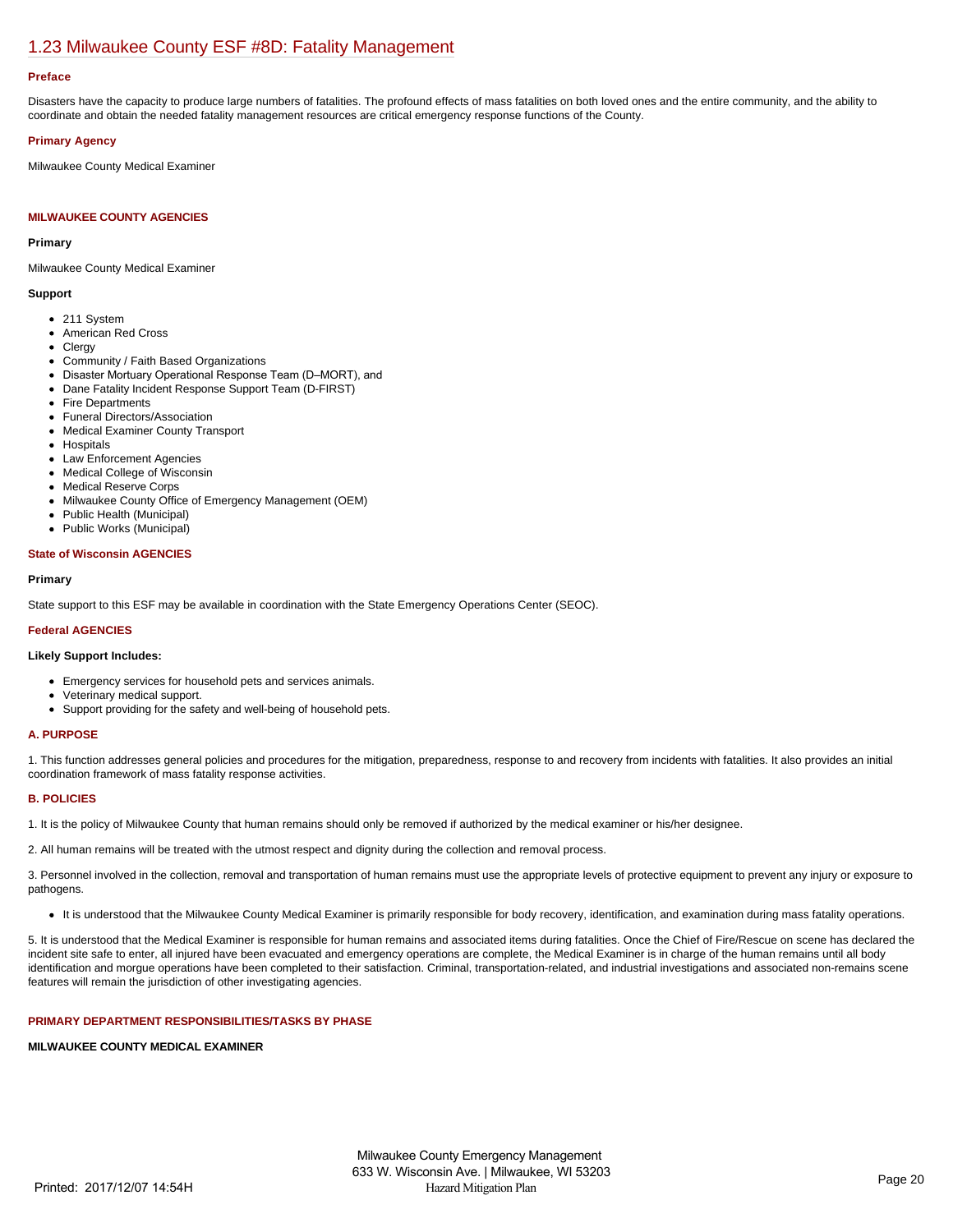|                      | Work with the Office of Emergency Management OEM) to:                                                                                                                                                                              |
|----------------------|------------------------------------------------------------------------------------------------------------------------------------------------------------------------------------------------------------------------------------|
| <b>Pre-Emergency</b> | 1. Maintain this Emergency Support Function (ESF).<br>2. Maintain inventories of resources and equipment.<br>3. Participate in drills, exercises.<br>4. Develop emergency action checklists.<br>5. Maintain mutual aid agreements. |

| Emergency | 1. Determine if there have been fatalities and the numbers involved.<br>2. Supervise and coordinate the recovery, transportation, and storage of human remains.<br>3. Make sure that locations are noted where each body was found and that all information is appropriately tagged or attached (i.e. date, time,<br>approximate age, location and identification if known).<br>4. Protect the property and personal effects of the deceased.<br>5. Notify relatives in cases where local law enforcement agencies are unwilling or unable to so.<br>6. Request scene security and evidence identification.<br>7. Request security for temporary morgues.<br>8. When notified, report to the Milwaukee County EOC.<br>9. Implement and coordinate the Milwaukee County Mass Fatality Incident Plan.<br>10. Establish effective fatality management incident management structure within the on-scene Operations Section.<br>11. Procure equipment and supplies necessary for:<br>a. Tag and flag operations.<br>b. Establishment of a temporary morgue, if needed<br>c. Body transportation.<br>d. Temporary cold storage (portable units -e.g., refrigeration trucks, or portable refrigeration containers): CONX through Froedtert & Mitchell<br>Field EOC. |
|-----------|---------------------------------------------------------------------------------------------------------------------------------------------------------------------------------------------------------------------------------------------------------------------------------------------------------------------------------------------------------------------------------------------------------------------------------------------------------------------------------------------------------------------------------------------------------------------------------------------------------------------------------------------------------------------------------------------------------------------------------------------------------------------------------------------------------------------------------------------------------------------------------------------------------------------------------------------------------------------------------------------------------------------------------------------------------------------------------------------------------------------------------------------------------------------------------------------------------------------------------------------------------------|
|           | 12. Identify, set up, and coordinate activities at the Incident Morgue to include:<br>• a. Victim tracking.<br>• b. Fingerprinting.<br>• c. Physical examinations.<br>• d. Radiographic examination<br>• e. Withdrawal of blood and body fluids.<br>• f. Forensic examinations.<br>• g. Victim identification.<br>• h. Preparation for final disposition and release of remains.<br>13. Advise on the use of Personal Protective Equipment as appropriate.<br>14. Assure epidemiological monitoring and surveillance is occurring.<br>15. Coordinate activities with those of agencies performing decontamination of potentially contaminated (HAZMAT, Chemical, Biological, or<br>Radiologic) remains at the incident scene prior to transportation to the Medical Examiner's Office or temporary mortuary facility.<br>16. Establish and maintain a comprehensive record-keeping system for continuous updating and recording fatality numbers.<br>17. Establish Public Information capabilities within the on-scene structure or within the Joint Public Information System at the EOC to ensure<br>accurate and expedient dissemination of information.                                                                                                   |

| <b>Emergency Operations</b><br>Center (EOC) | 1. Staff the ESF 8D position in the EOC.<br>2. Implement and coordinate the Milwaukee County Mass Fatality Incident Plan.<br>3. Determine whether the situation falls under the jurisdiction of Medical Examiner, notifying the Chief Medical Examiner of the situation and<br>coordinating with them as appropriate.<br>4. Coordinate and facilitate the fatality management if the event is not under the jurisdiction of the Medical Examiner.<br>5. Determine present and future need for medical examiner/fatality management resources. |
|---------------------------------------------|-----------------------------------------------------------------------------------------------------------------------------------------------------------------------------------------------------------------------------------------------------------------------------------------------------------------------------------------------------------------------------------------------------------------------------------------------------------------------------------------------------------------------------------------------|
|                                             | a. Determine if the situation may require temporary morgue facilities.<br>• b. Identify potential sites and/or storage facilities for the dead, (i.e., refrigeration units, trucks, trailers, etc.) as well as processing sites.                                                                                                                                                                                                                                                                                                              |
|                                             | 6. Obtain, coordinate fatality management resources as requested by field incident commanders.                                                                                                                                                                                                                                                                                                                                                                                                                                                |
|                                             | 7. Establish and maintain a comprehensive record keeping system for continuous updating and recording of fatality numbers.                                                                                                                                                                                                                                                                                                                                                                                                                    |
|                                             | 8. Establish, maintain contact with the State EOC through the EOC Manager:                                                                                                                                                                                                                                                                                                                                                                                                                                                                    |
|                                             | a. Provide information on status and need for fatality management resources.                                                                                                                                                                                                                                                                                                                                                                                                                                                                  |
|                                             | 9. Coordinate with funeral home directors to provide assistance in the mass fatalities incidents by providing recovery, evacuation, mortuary<br>operations, identification and notification.                                                                                                                                                                                                                                                                                                                                                  |

| <b>Recovery Actions</b> | 1. Compilation of final reports.<br>2. Participate in after-action/improvement planning incident evaluation process.<br>3. Provide continued support to fatality management personnel.<br>4. Revise plans to reflect changes in programs and procedures. |
|-------------------------|----------------------------------------------------------------------------------------------------------------------------------------------------------------------------------------------------------------------------------------------------------|
|-------------------------|----------------------------------------------------------------------------------------------------------------------------------------------------------------------------------------------------------------------------------------------------------|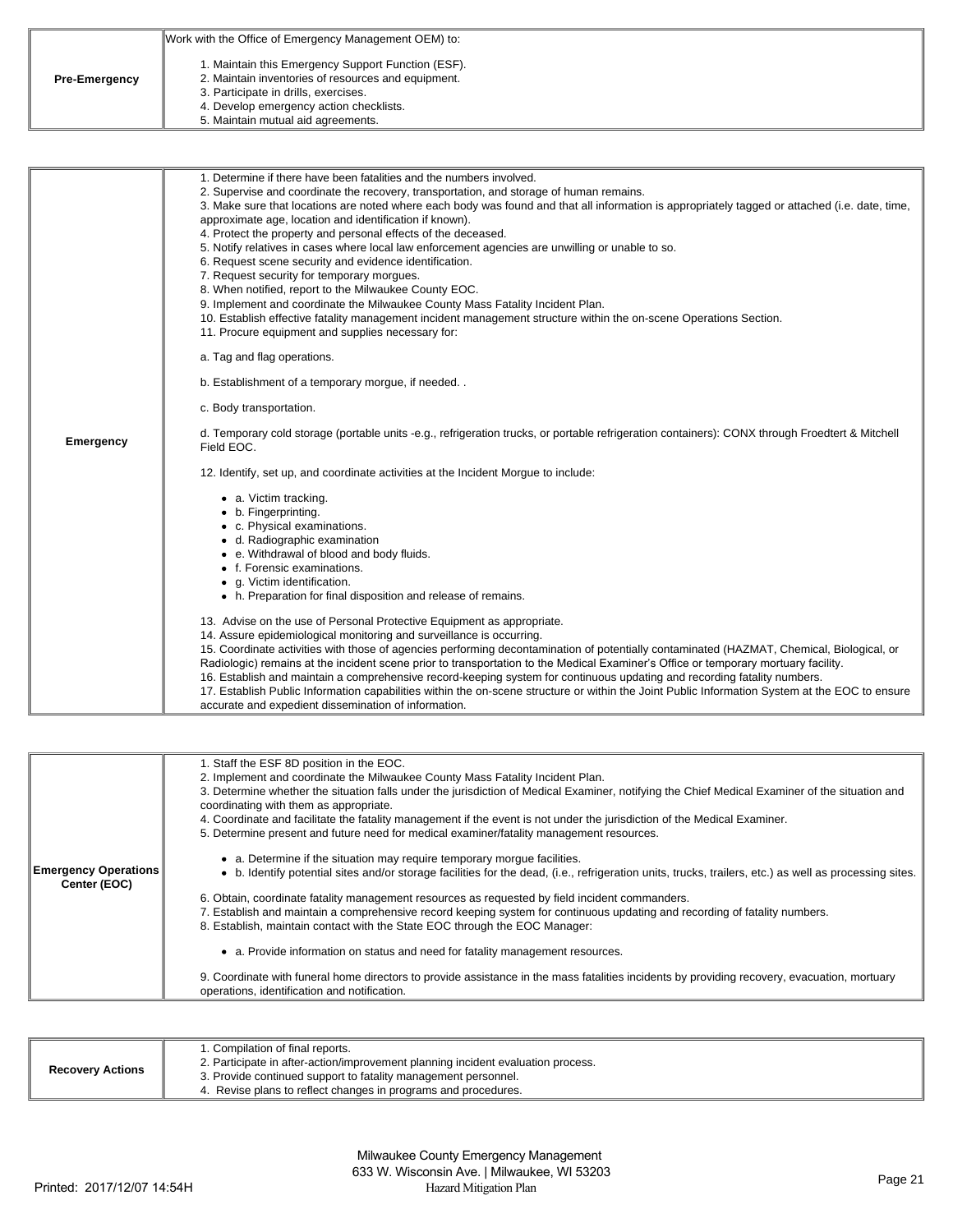| <b>SUPPORT DEPARTMENTS RESPONSIBILITIES/TASKS</b>            |                                                                                                                                                                                                                                                                                                                                                                                                                                                                                                                    |  |
|--------------------------------------------------------------|--------------------------------------------------------------------------------------------------------------------------------------------------------------------------------------------------------------------------------------------------------------------------------------------------------------------------------------------------------------------------------------------------------------------------------------------------------------------------------------------------------------------|--|
| 211 System                                                   | 1. Assist with providing pre-scripted information to decedents' families                                                                                                                                                                                                                                                                                                                                                                                                                                           |  |
| <b>American Red Cross</b>                                    | 1. Provide a representative to the EOC to coordinate ARC operation.<br>2. Assist with the identification and establishment of support facilities for responder care and feeding.<br>3. Establish facilities and facilitate the exchange of information for victim and family support services.<br>4. Provide additional services such as family escorts, public inquiry and locator program, childcare services, and assistance with planning of memorial<br>services.<br>5. In application to aircraft incidents: |  |
|                                                              | • a. Establish Family Assistance Centers for family members.<br>• b. Registration and identification of family members;<br>• c. Mental health support;<br>• d. Physical health support;<br>• e. Childcare as needed;<br>• f. Spiritual care support;<br>• g. Assist Medical Examiner with notification of next of kin or representative.                                                                                                                                                                           |  |
| Clergy                                                       | 1. Coordinate services for disaster victims and families.                                                                                                                                                                                                                                                                                                                                                                                                                                                          |  |
| <b>Community / Faith</b><br><b>Based Organizations</b>       | 1. Advise on issues of cultural/religious sensitivity<br>2. Provide grief counseling.<br>3. Recruit and coordinate clergy.<br>4. Provide assistance with mental health support for emergency workers and families as appropriate.<br>5. Assist in providing language services for family assistance centers as requested.                                                                                                                                                                                          |  |
| <b>D-MORT/D-FIRST</b>                                        | 1. Support local authorities and provide technical assistance and personnel to recover, identify, and process deceased victims<br>2. Provide forensic pathologists and mortuary personnel for assistance.<br>3. Provide temporary portable mortuary facilities                                                                                                                                                                                                                                                     |  |
| <b>Fire Departments</b>                                      | 1. Assist with emergency services at disaster scene, fatality collection points, and incident morgue.<br>2. Provide hazardous materials consultation.<br>3. Support search and recovery efforts.<br>4. Conduct gross decontamination.<br>5. Provide assistance to the medical examiner for the removal/recovery of remains.<br>6. Record costs and expenditures and forward them to this ESF's Group Supervisor.                                                                                                   |  |
| <b>Funeral Directors /</b><br>Association                    | 1. Establish temporary morgues.<br>2. Assist in recovery, transportation, mortuary operations, identification and notification.<br>3. Coordinate embalming, transportation and final disposition of bodies.                                                                                                                                                                                                                                                                                                        |  |
| <b>Hospitals</b>                                             | 1. Report to the Medical Examiner's Office disaster related victims who become deceased at their respective healthcare facility.<br>2. Promptly report mass fatality related deaths occurring in the hospital to the Medical Examiner.                                                                                                                                                                                                                                                                             |  |
| <b>Law Enforcement</b><br>Agencies                           | 1. Secure the disaster scene until such time that resources can be organized to properly mark and plot debris, bodies and body parts at the disaster<br>scene.<br>2. Provide security at designated mortuaries.<br>3. Provide escort of body transport to and from the fatality scene if traffic related issues are encountered.<br>4. Provide TOTAL station, if required.<br>5. Provide explosive-related clearance of bodies if not previously cleared on scene.                                                 |  |
| <b>Medical College of</b><br><b>Wisconsin</b>                | 1. Provide body trackers for mortuary operations.                                                                                                                                                                                                                                                                                                                                                                                                                                                                  |  |
| <b>Medical Examiner</b><br><b>County Transport (HOC)</b>     | 1. Assist with transportation of human remains as requested.                                                                                                                                                                                                                                                                                                                                                                                                                                                       |  |
| <b>Medical Reserve Corps</b>                                 | 1. Provide body trackers for mortuary operations.                                                                                                                                                                                                                                                                                                                                                                                                                                                                  |  |
| <b>Milwaukee County</b><br>Office of Emergency<br>Management | 1. Coordinate resources for the Medical Examiner.<br>2. Implement mutual aid agreements.                                                                                                                                                                                                                                                                                                                                                                                                                           |  |
| <b>Public Health</b><br>(Municipal)                          | 1. Assure epidemiological monitoring and disease control surveillance are occurring as well as other ESF # 8 requested activities.<br>2. Maintain records of cost and expenditures to accomplish this ESF and forward them to the EOC Finance/ Administration Section Chief.                                                                                                                                                                                                                                       |  |
| <b>Public Works</b><br>(Municipal)                           | 1. Provide equipment, personnel, and other resources for heavy and specialized equipment.<br>2. Identify contractors who can provide heavy and specialized equipment to support fatality management activities.                                                                                                                                                                                                                                                                                                    |  |
| <b>ATTACHMENTS</b>                                           | 1. MCMEO Mass Casualty Flow Chart.                                                                                                                                                                                                                                                                                                                                                                                                                                                                                 |  |
| <b>REFERENCES</b>                                            | 1. Medical Examiner's Mass Fatality Plan.                                                                                                                                                                                                                                                                                                                                                                                                                                                                          |  |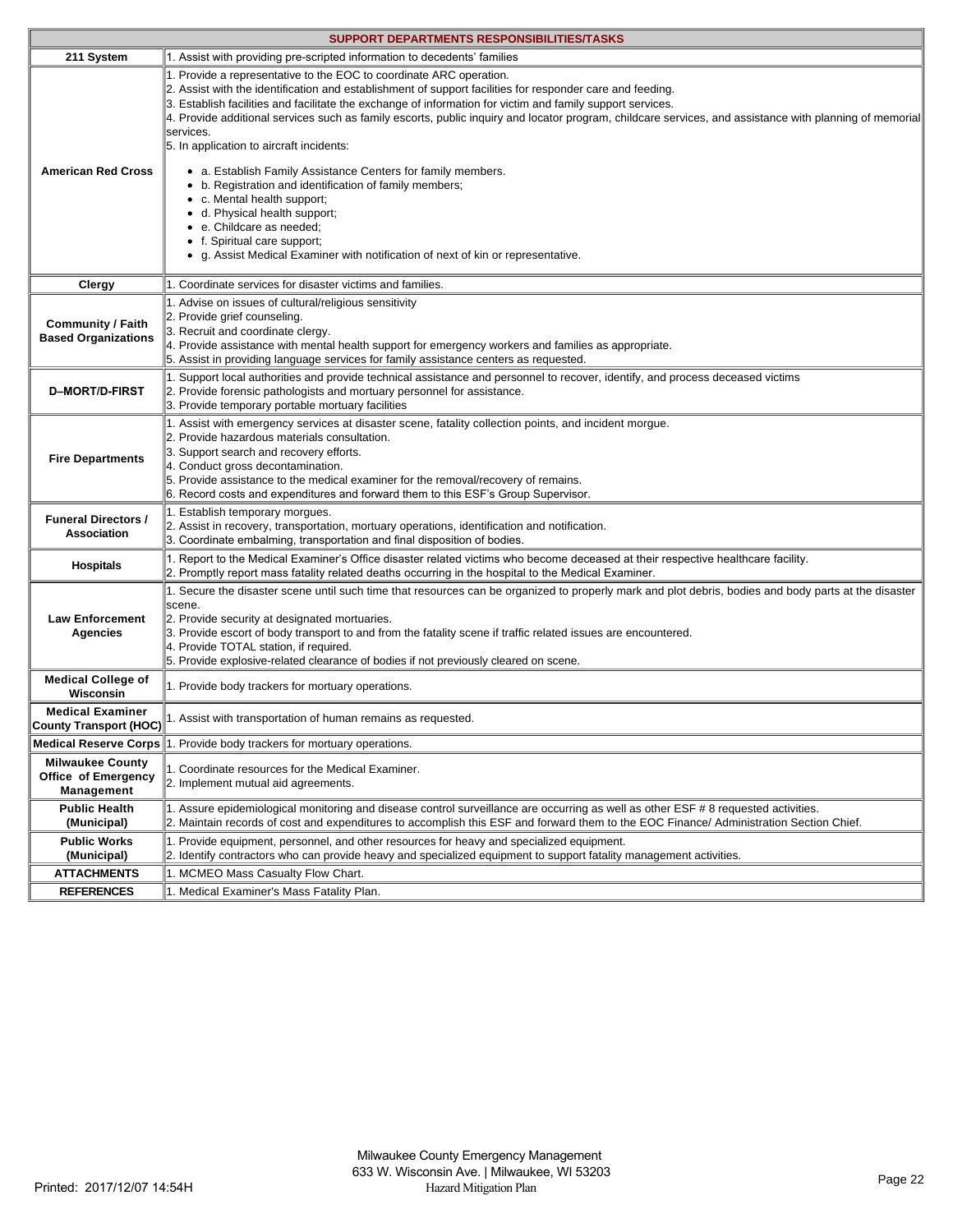# [1.23.1 Attachment 1: MCMEO Mass Casualty Flow Chart](https://milwaukeecounty.isc-cemp.com/Cemp/Details?id=5815092)